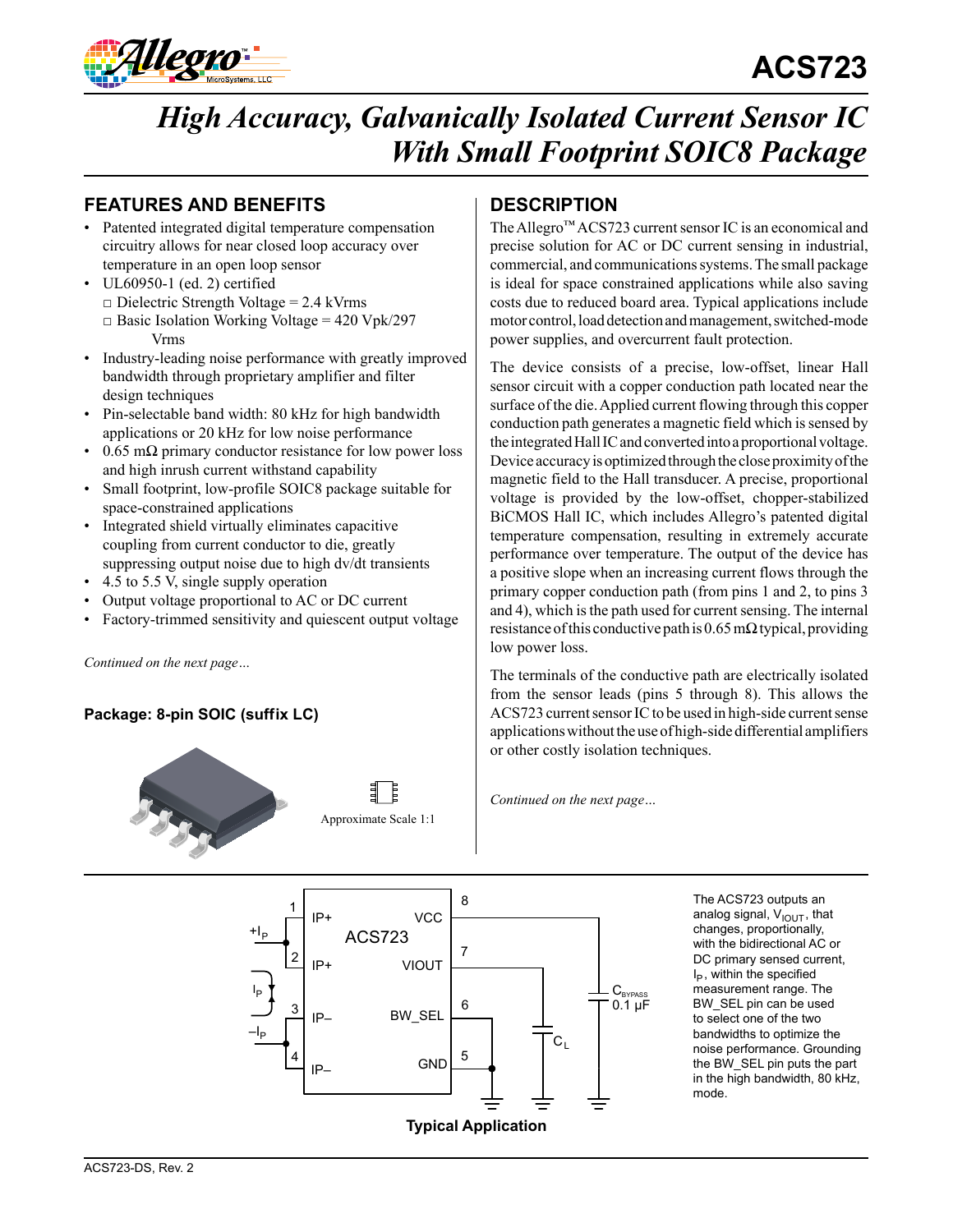#### Features and Benefits (continued)

for improved accuracy

- Chopper stabilization results in extremely stable quiescent output voltage
- Nearly zero magnetic hysteresis
- Ratiometric output from supply voltage

#### Description (continued)

The ACS723 is provided in a small, low profile surface mount SOIC8 package. The leadframe is plated with 100% matte tin, which is compatible with standard lead (Pb) free printed circuit board assembly processes. Internally, the device is Pb-free, except for flip-chip high-temperature Pb-based solder balls, currently exempt from RoHS. The device is fully calibrated prior to shipment from the factory.

| <b>Part Number</b>  | <b>I<sub>PR</sub></b><br>(A) | Sens(Typ)<br>at $V_{CC}$ = 5.0 V<br>(mV/A) | Тд<br>$(^{\circ}C)$ | Packing <sup>1</sup>                |
|---------------------|------------------------------|--------------------------------------------|---------------------|-------------------------------------|
| ACS723LLCTR-05AB-T2 | ±5                           | 400                                        |                     |                                     |
| ACS723LLCTR-10AU-T2 | 10                           |                                            | $-40$ to 150        |                                     |
| ACS723LLCTR-10AB-T2 | ±10                          | 200                                        |                     |                                     |
| ACS723LLCTR-20AU-T2 | 20                           |                                            |                     | Tape and Reel, 3000 pieces per reel |
| ACS723LLCTR-20AB-T2 | ±20                          | 100                                        |                     |                                     |
| ACS723LLCTR-40AU-T2 | 40                           |                                            |                     |                                     |
| ACS723LLCTR-40AB-T2 | ±40                          | 50                                         |                     |                                     |

#### **Selection Guide**

1Contact Allegro for additional packing options.

2Variant not intended for automotive applications.

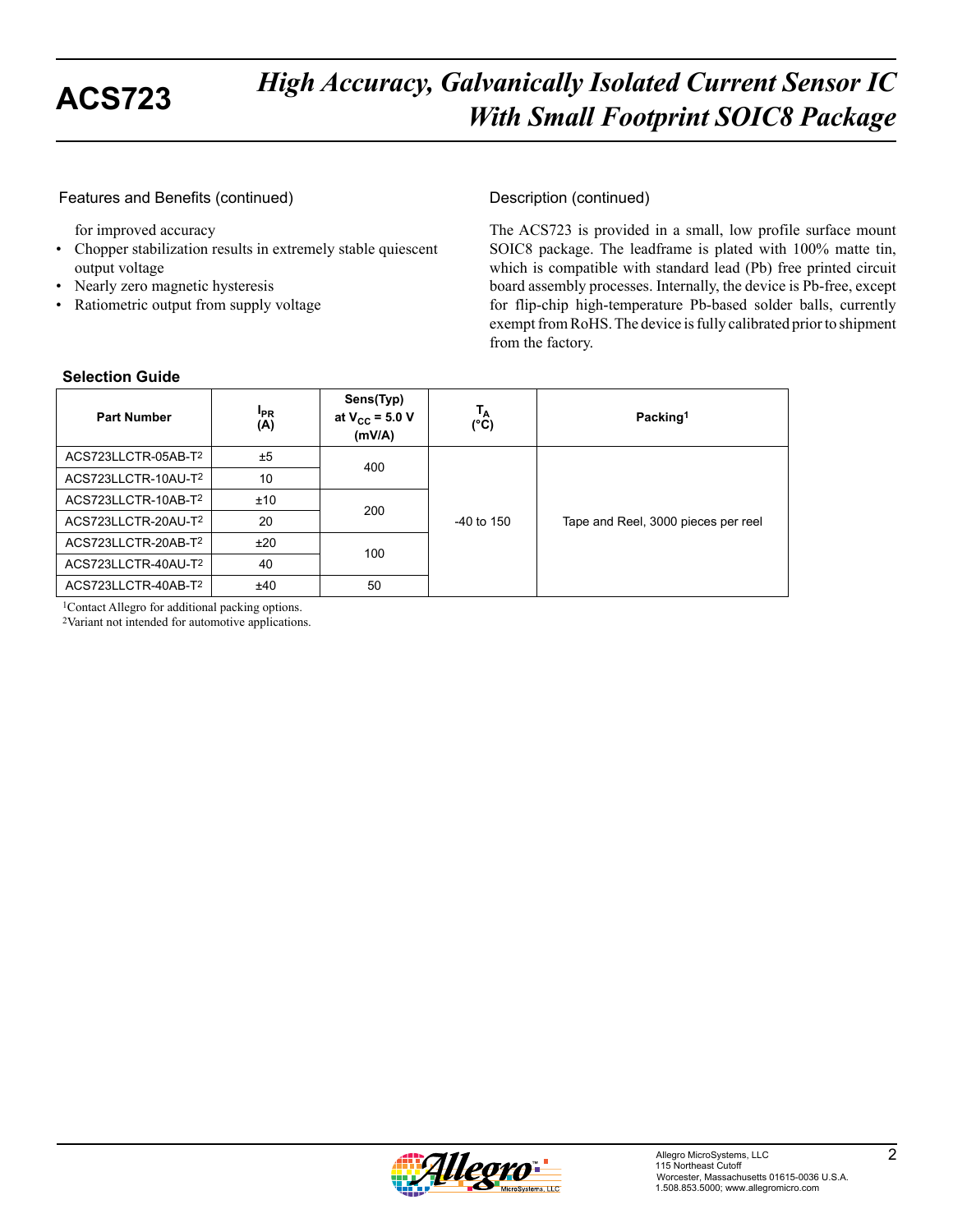## **SPECIFICATIONS**

#### **Absolute Maximum Ratings**

| <b>Characteristic</b>                | Symbol             | <b>Notes</b> | Rating       | <b>Units</b> |
|--------------------------------------|--------------------|--------------|--------------|--------------|
| Supply Voltage                       | $V_{\rm CC}$       |              | 6            |              |
| Reverse Supply Voltage               | $V_{\text{RCC}}$   |              | $-0.1$       |              |
| Output Voltage                       | V <sub>IOUT</sub>  |              | 25           |              |
| Reverse Output Voltage               | V <sub>RIOUT</sub> |              | $-0.1$       |              |
| <b>Operating Ambient Temperature</b> | $I_A$              | Range L      | $-40$ to 150 | °C           |
| Junction Temperature                 | $T_{\rm d}$ (max)  |              | 165          | °C           |
| Storage Temperature                  | $T_{\text{stg}}$   |              | $-65$ to 165 | °C           |

#### **Isolation Characteristics**

| <b>Characteristic</b>               | Symbol                  | <b>Notes</b>                                                                                                                                             | Rating | Unit                   |
|-------------------------------------|-------------------------|----------------------------------------------------------------------------------------------------------------------------------------------------------|--------|------------------------|
| Dielectric Strength Test Voltage    | $V_{\rm ISO}$           | Agency type-tested for 60 seconds per UL 60950-1<br>(edition, 2). Production tested at VISO for 1 second, in accordance<br>with UL 60950-1 (edition. 2). | 2400   | $\rm V_{RMS}$          |
| Working Voltage for Basic Isolation |                         | Maximum approved working voltage for basic (single) isolation                                                                                            | 420    | $\rm V_{PK\,or}\,VDC$  |
|                                     | <b>V<sub>WVBI</sub></b> | according UL 60950-1 (edition 2).                                                                                                                        | 297    | <b>V<sub>RMS</sub></b> |
| Clearance                           | $D_{cl}$                | Minimum distance through air from IP leads to signal leads.                                                                                              | 3.9    | mm                     |
| Creepage                            | $D_{cr}$                | Minimum distance along package body from IP leads to signal<br>leads.                                                                                    | 3.9    | mm                     |

#### **Thermal Characteristics**

| <b>Characteristic</b>                               | Symbol         | <b>Test Conditions*</b>                                                                                                                                                                                                                                            | Value | <b>Units</b> |
|-----------------------------------------------------|----------------|--------------------------------------------------------------------------------------------------------------------------------------------------------------------------------------------------------------------------------------------------------------------|-------|--------------|
| Package Thermal Resistance<br>(Junction to Ambient) | $R_{\theta$ JA | Mounted on the Allegro 85-0593 evaluation board with 400 mm <sup>2</sup> of<br>4 oz. copper on each side, connected to pins 1 and 2, and to pins 3<br>and 4, with thermal vias connecting the layers. Performance values<br>include the power consumed by the PCB. | 23    | °C/W         |
| Package Thermal Resistance<br>(Junction to Lead)    | $R_{\theta$ JL | Mounted on the Allegro ASEK 723 evaluation board.                                                                                                                                                                                                                  |       | °C/W         |

\*Additional thermal information available on the Allegro website.

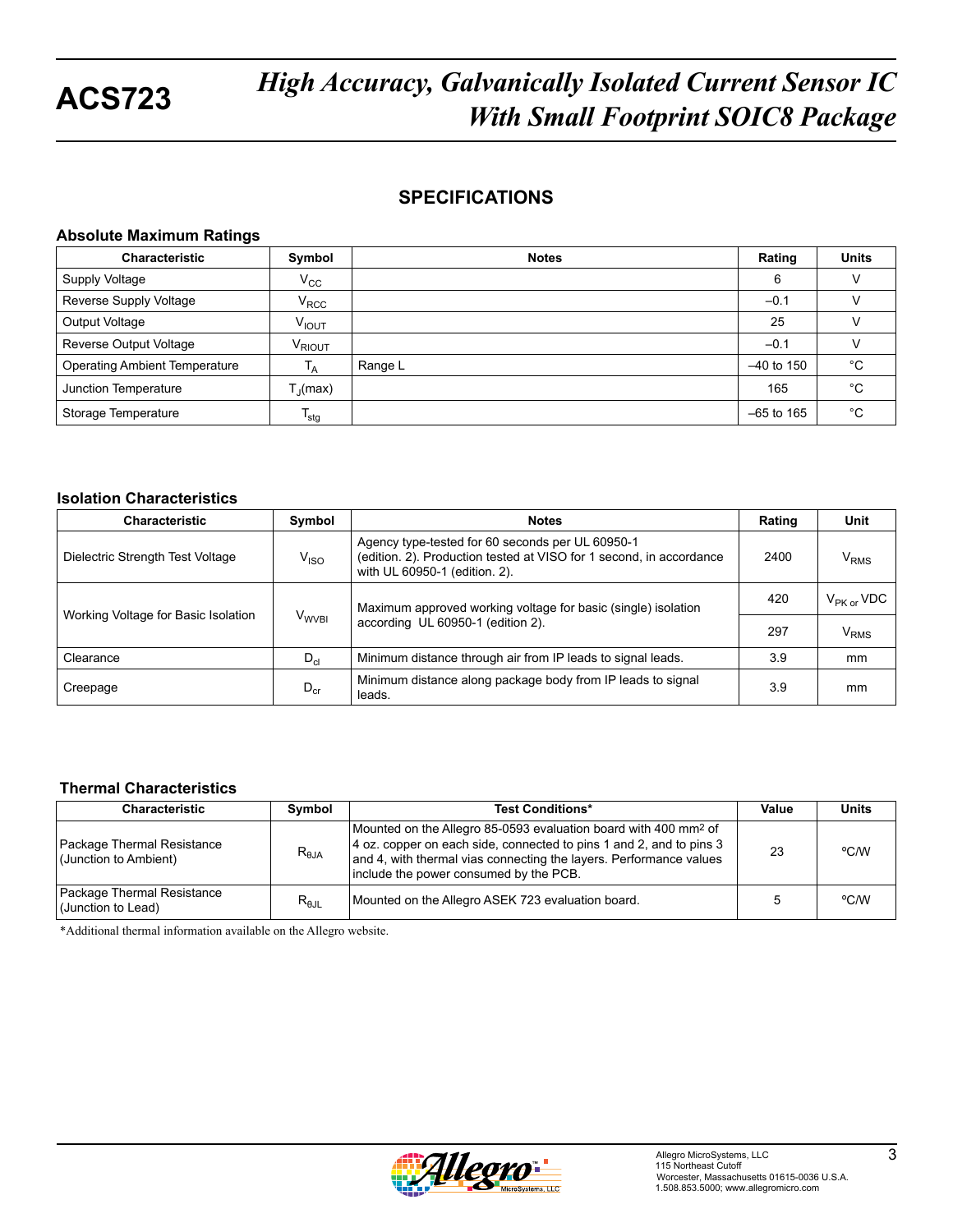

**Functional Block Diagram**

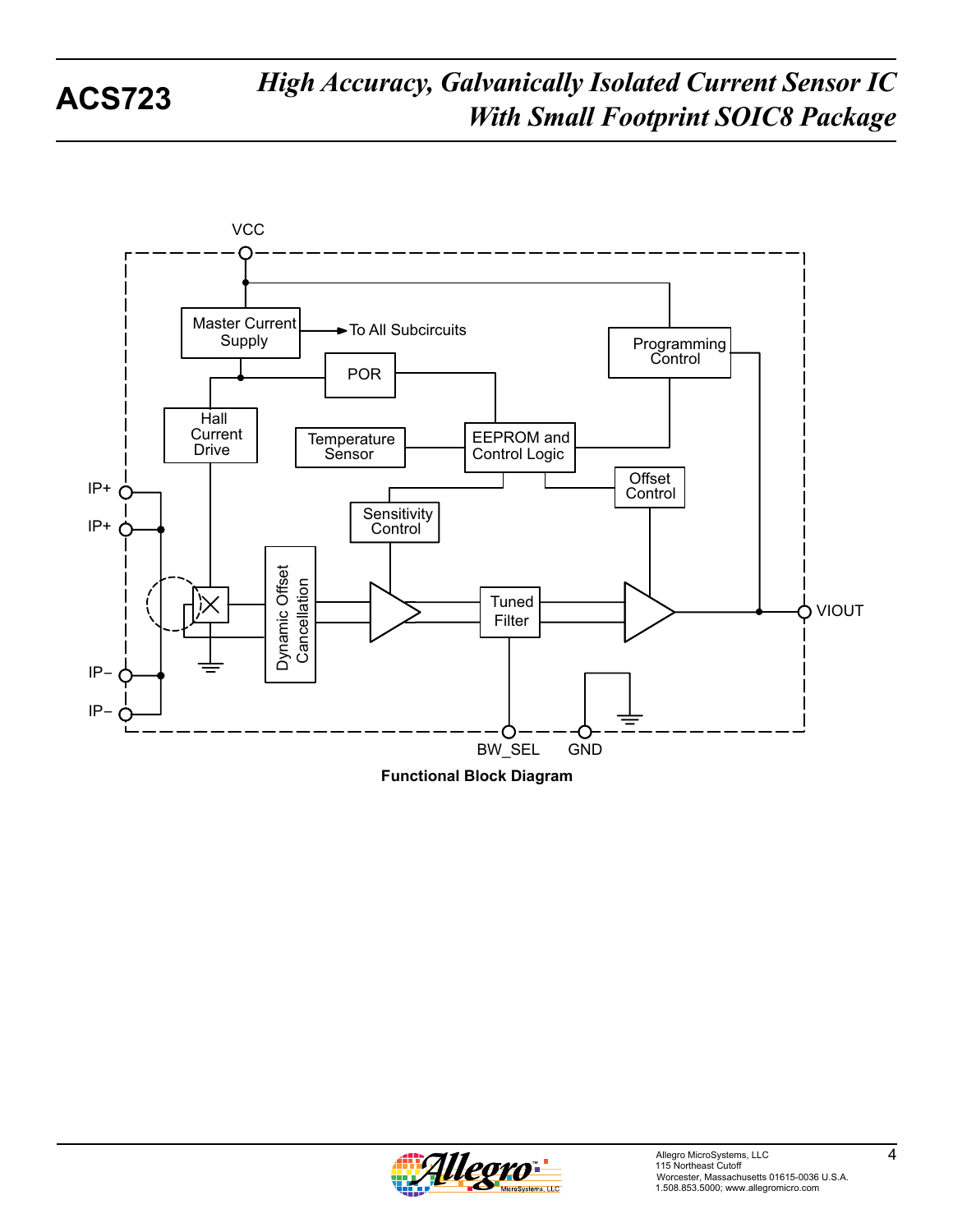## **Pin-out Diagram and Terminal List**



**Pin-out Diagram**

#### **Terminal List Table**

| <b>Number</b> | <b>Name</b>   | <b>Description</b>                                   |
|---------------|---------------|------------------------------------------------------|
| 1.2           | $IP+$         | Terminals for current being sensed; fused internally |
| 3, 4          | $IP-$         | Terminals for current being sensed; fused internally |
| 5             | <b>GND</b>    | Signal ground terminal                               |
| 6             | <b>BW SEL</b> | Terminal for selecting 20 kHz or 80 kHz bandwidth    |
| 7             | <b>VIOUT</b>  | Analog output signal                                 |
| 8             | VCC           | Device power supply terminal                         |

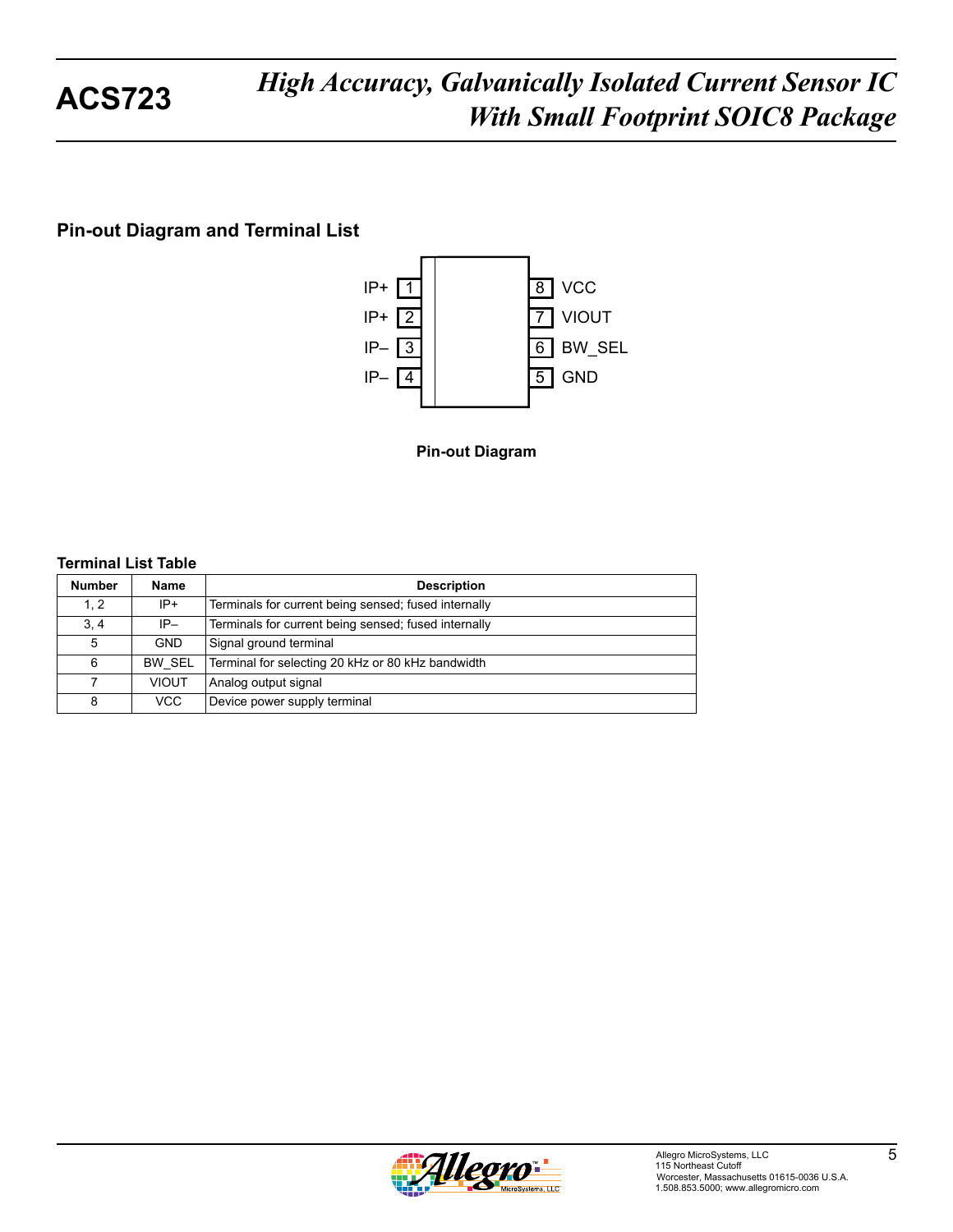#### COMMON ELECTRICAL CHARACTERISTICS<sup>1:</sup> Valid through the full range of  $T_A = -40^{\circ}$ C to 150°C, and at V<sub>CC</sub>= **5.0 V; unless otherwise specif ied**

| <b>Characteristic</b>               | <b>Symbol</b>         | <b>Test Conditions</b>                                                                         | Min.                     | Typ.                     | Max.                     | <b>Units</b>                            |
|-------------------------------------|-----------------------|------------------------------------------------------------------------------------------------|--------------------------|--------------------------|--------------------------|-----------------------------------------|
| Supply Voltage                      | $V_{\rm CC}$          |                                                                                                | 4.5                      | 5                        | 5.5                      | $\vee$                                  |
| <b>Supply Current</b>               | $I_{\rm CC}$          | $V_{CC}$ within $V_{CC}$ (min) and $V_{CC}$ (max)                                              | $\qquad \qquad -$        | 9                        | 14                       | mA                                      |
| Output Capacitance Load             | $C_{L}$               | VIOUT to GND                                                                                   |                          |                          | 10                       | nF                                      |
| Output Resistive Load               | $R_L$                 | VIOUT to GND                                                                                   | 4.7                      | $\overline{\phantom{0}}$ | $\overline{\phantom{0}}$ | kΩ                                      |
| <b>Primary Conductor Resistance</b> | $R_{IP}$              | $T_A = 25^{\circ}C$                                                                            |                          | 0.65                     |                          | $m\Omega$                               |
| <b>Magnetic Coupling Factor</b>     | $C_F$                 |                                                                                                | $\qquad \qquad -$        | 10                       | $\qquad \qquad -$        | G/A                                     |
|                                     |                       | $I_P = I_P(max)$ , $T_A = 25^{\circ}C$ , $C_I = 1$ nF,<br>BW SEL tied to GND                   |                          | 4                        | $\qquad \qquad -$        | μs                                      |
| <b>Rise Time</b>                    | $t_r$                 | $I_P = I_P(max)$ , $T_A = 25^{\circ}C$ , $C_L = 1$ nF,<br>BW SEL tied to VCC                   | $\overline{\phantom{0}}$ | 17.5                     |                          | μs                                      |
|                                     |                       | $I_P = I_P(max)$ , $T_A = 25^{\circ}C$ , $C_L = 1$ nF,<br>BW SEL tied to GND                   |                          | $\mathbf{1}$             |                          | μs                                      |
| <b>Propagation Delay</b>            | $t_{pd}$              | $I_P = I_P(max)$ , $T_A = 25^{\circ}C$ , $C_L = 1$ nF,<br>BW_SEL tied to VCC                   |                          | 5                        |                          | μs                                      |
|                                     | t <sub>RESPONSE</sub> | $I_P = I_P(max)$ , $T_A = 25^{\circ}C$ , $C_L = 1$ nF,<br>BW_SEL tied to GND                   |                          | 5                        |                          | μs                                      |
| Response Time                       |                       | $I_P = I_P(max), T_A = 25^{\circ}C, C_L = 1 nF,$<br>BW_SEL tied to VCC                         |                          | 22.5                     |                          | μs                                      |
| Internal Bandwidth                  |                       | Small signal $-3$ dB; C <sub>1</sub> = 1 nF,<br>BW_SEL tied to GND                             |                          | 80                       |                          | kHz                                     |
|                                     | <b>BWi</b>            | Small signal $-3$ dB; C <sub>1</sub> = 1nF,<br>BW SEL tied to VCC                              |                          | 20                       |                          | kHz.                                    |
| Noise Density                       | $I_{ND}$              | Input referenced noise density;<br>$T_A = 25^{\circ}C$ , $C_L = 1$ nF                          | $\overline{\phantom{0}}$ | 110                      |                          | $\mu A_{\text{(rms)}}$ /<br>$\sqrt{Hz}$ |
|                                     |                       | Input referenced noise; BWi = 80 kHz,<br>$T_A = 25^{\circ}$ C, C <sub>L</sub> = 1 nF           |                          | 30                       | $\qquad \qquad -$        | mA <sub>(rms)</sub>                     |
| Noise                               | $I_N$                 | Input referenced noise; BWi = 20 kHz,<br>$T_A = 25^{\circ}$ C, C <sub>L</sub> = 1 nF           |                          | 15                       |                          | mA <sub>(rms)</sub>                     |
| Nonlinearity                        | $E_{LIN}$             | Through full range of $I_{PR}$                                                                 |                          | ±1                       | $\qquad \qquad -$        | %                                       |
|                                     | $V_{OH}$              | $R_L$ = 4.7 k $\Omega$ , T <sub>A</sub> = 25°C                                                 | $V_{\text{CC}}$ – 0.5    | $\overline{\phantom{0}}$ | $\overline{\phantom{0}}$ | V                                       |
| Saturation Voltage <sup>2</sup>     | $\rm V_{OL}$          | $R_1$ = 4.7 kΩ, T <sub>A</sub> = 25°C                                                          |                          |                          | 0.5                      | $\vee$                                  |
| Power-On Time                       | $t_{PO}$              | Output reaches 90% of steady-state<br>level, $T_A = 25^{\circ}C$ , $I_P = I_{PR}(max)$ applied | $\overline{\phantom{0}}$ | 64                       | $\overline{\phantom{0}}$ | μs                                      |

<sup>1</sup>Device may be operated at higher primary current levels,  $I<sub>P</sub>$ , ambient temperatures,  $T<sub>A</sub>$ , and internal leadframe temperatures, provided the Maximum Junction Tem-<br>perature,  $T<sub>J</sub>(max)$ , is not exceeded.

<sup>2</sup>The sensor IC will continue to respond to current beyond the range of  $I<sub>P</sub>$  until the high or low saturation voltage; however, the nonlinearity in this region will be worse than through the rest of the measurement range.

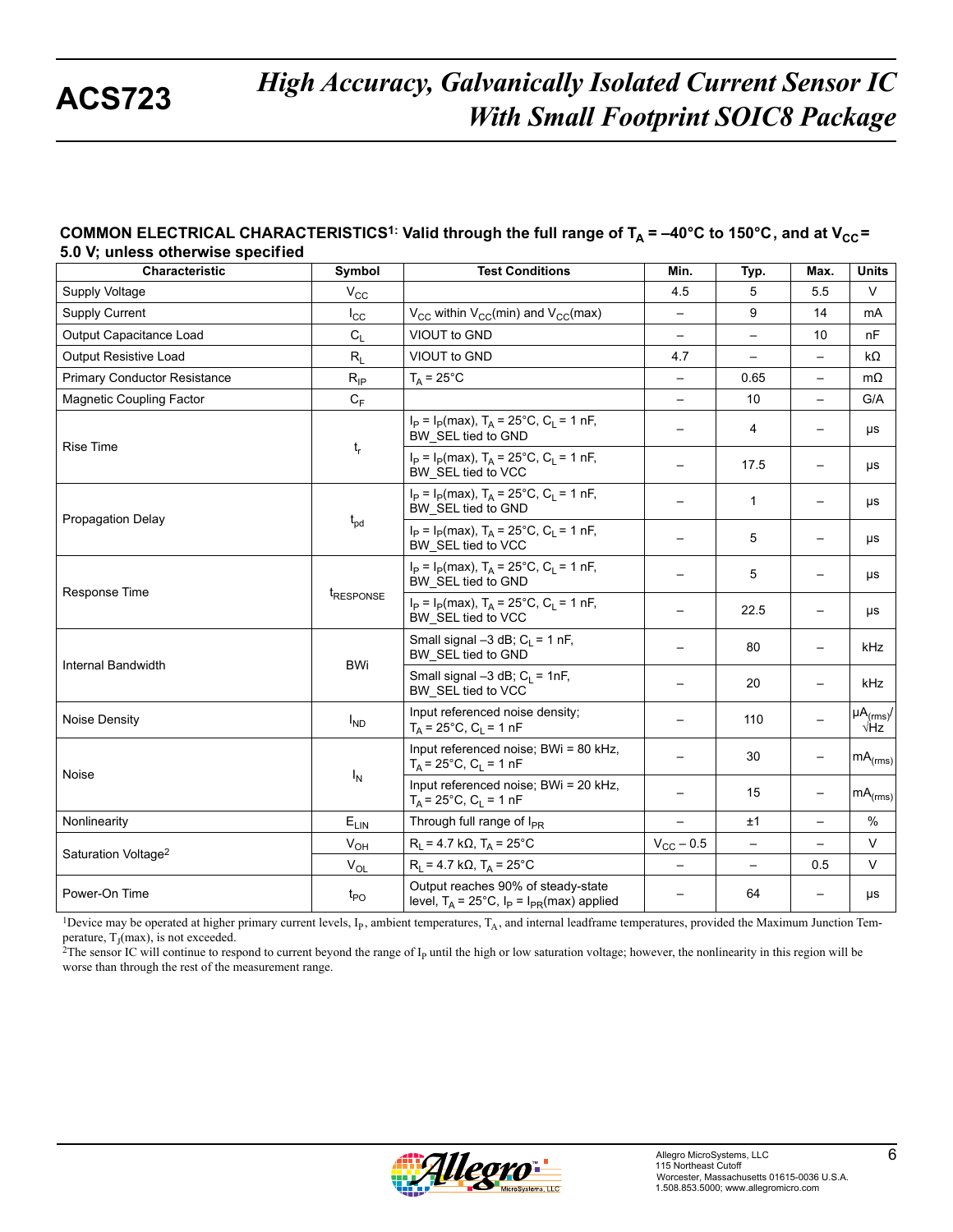#### xLLCTR-5AB PERFORMANCE CHARACTERISTICS: T<sub>A</sub> Range L, valid at T<sub>A</sub> = -40°C to 150°C, V<sub>CC</sub> = 5.0 V, unless oth**erwise specif ied**

| <b>Characteristic</b>                       | Symbol                  | <b>Test Conditions</b>                                    | Min.                     | Typ.              | Max.            | <b>Units</b> |  |  |  |
|---------------------------------------------|-------------------------|-----------------------------------------------------------|--------------------------|-------------------|-----------------|--------------|--|--|--|
| <b>Nominal Performance</b>                  |                         |                                                           |                          |                   |                 |              |  |  |  |
| <b>Current Sensing Range</b>                | $I_{PR}$                |                                                           | $-5$                     |                   | 5               | A            |  |  |  |
| Sensitivity                                 | Sens                    | $I_{PR}(min) < I_P < I_{PR}(max)$                         | $\overline{\phantom{m}}$ | 400               | -               | mV/A         |  |  |  |
| Zero Current Output Voltage                 | $V_{IOUT(Q)}$           | Bidirectional; $I_P = 0$ A                                |                          | $V_{CC}$ x<br>0.5 |                 | $\vee$       |  |  |  |
| <b>Accuracy Performance</b>                 |                         |                                                           |                          |                   |                 |              |  |  |  |
| Sensitivity Error                           | $E_{\text{sens}}$       | $T_A$ = 25°C to 150°C; measured at $I_P$ = $I_{PR}$ (max) | $-2$                     |                   | $\overline{2}$  | $\%$         |  |  |  |
|                                             |                         | $T_A$ = -40°C to 25°C; ; measured at $I_P = I_{PR}$ (max) | $\overline{\phantom{m}}$ | ±2.5              | $\qquad \qquad$ | $\%$         |  |  |  |
| Offset Voltage <sup>1</sup>                 |                         | $I_P = 0$ A; $T_A = 25^{\circ}$ C to 150°C                | $-15$                    |                   | 15              | mV           |  |  |  |
|                                             | $V_{OE}$                | $I_P = 0$ A; $T_A = -40^{\circ}$ C to 25°C                | -                        | ±20               |                 | mV           |  |  |  |
| Total Output Error <sup>2</sup>             |                         | $I_P = I_{PR}$ (max), $T_A = 25^{\circ}$ C to 150°C       | $-2.5$                   | $\qquad \qquad$   | 2.5             | $\%$         |  |  |  |
|                                             | $E_{TOT}$               | $I_P = I_{PR}$ (max), $T_A = -40^{\circ}$ C to 25°C       | -                        | ±3                | $\qquad \qquad$ | %            |  |  |  |
| <b>Lifetime Drift Characteristics</b>       |                         |                                                           |                          |                   |                 |              |  |  |  |
| Sensitivity Error Lifetime Drift            | $E_{\rm sens\_drift}$   |                                                           | —                        | ±2                |                 | $\%$         |  |  |  |
| <b>Total Output Error Lifetime</b><br>Drift | $E_{\text{tot\_drift}}$ |                                                           |                          | ±2                |                 | $\%$         |  |  |  |

1 Offset Voltage does not incorporate any error due to external magnetic fields. See section: Impact of External Magnetic Fields.

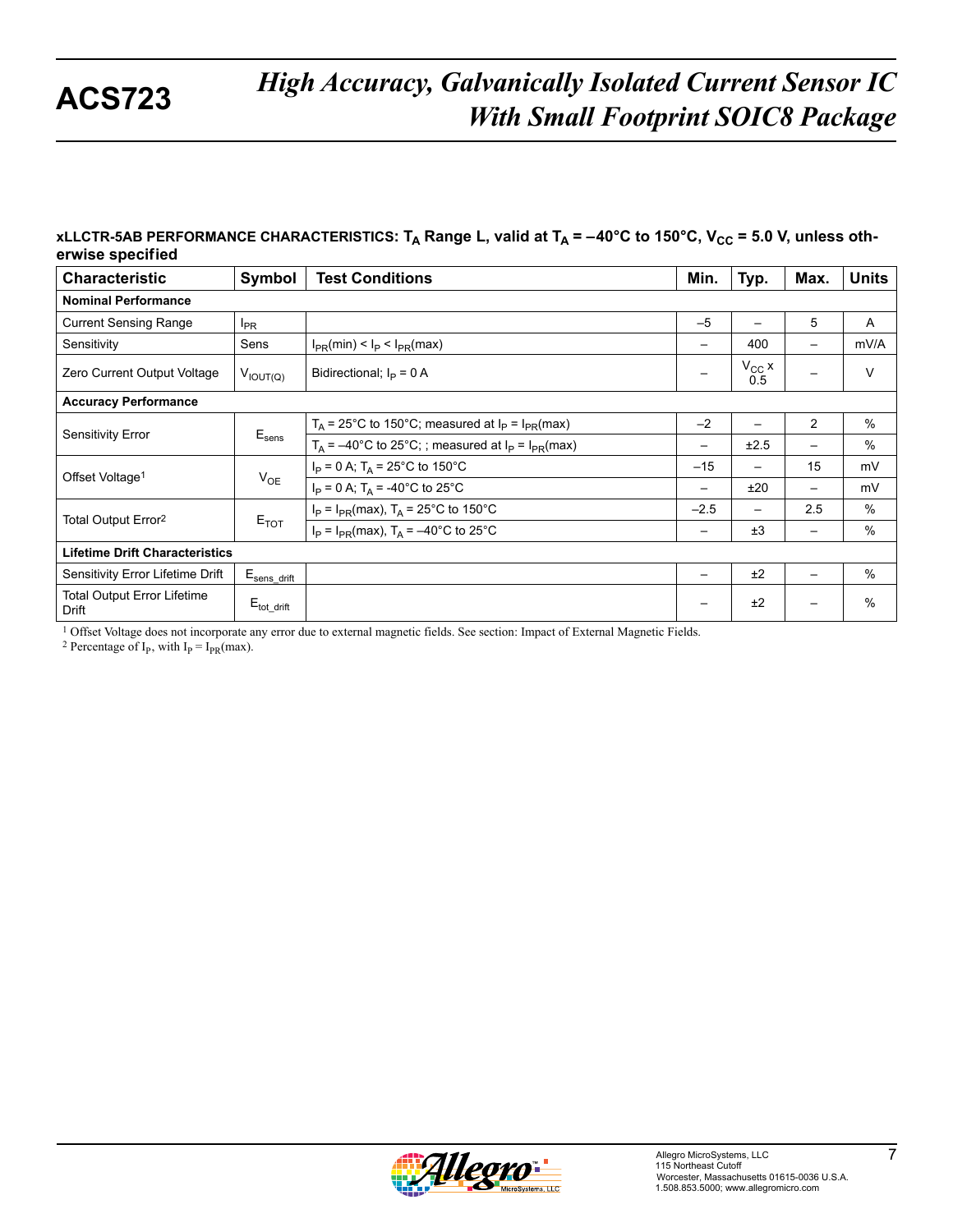#### **xLLCTR-10AU PERFORMANCE CHARACTERISTICS**,  $T_A$  Range L, valid at  $T_A = -40^{\circ}$ C to 150°C, V<sub>CC</sub> = 5.0 V, unless **otherwise specif ied**

| <b>Characteristic</b>                       | Symbol                   | <b>Test Conditions</b>                                      | Min.                     | Typ.                     | Max.                         | <b>Units</b>  |  |  |
|---------------------------------------------|--------------------------|-------------------------------------------------------------|--------------------------|--------------------------|------------------------------|---------------|--|--|
| <b>Nominal Performance</b>                  |                          |                                                             |                          |                          |                              |               |  |  |
| <b>Current Sensing Range</b>                | $I_{PR}$                 |                                                             | 0                        | $\overline{\phantom{0}}$ | 10                           | A             |  |  |
| Sensitivity                                 | Sens                     | $I_{PR}(min) < I_P < I_{PR}(max)$                           | $\qquad \qquad -$        | 400                      | $\qquad \qquad$              | mV/A          |  |  |
| Zero Current Output Voltage                 | $V_{IOUT(Q)}$            | Unidirectional; $I_P = 0$ A                                 |                          | $V_{CC}$ x<br>0.1        |                              | $\vee$        |  |  |
| <b>Accuracy Performance</b>                 |                          |                                                             |                          |                          |                              |               |  |  |
|                                             | $E_{\text{sens}}$        | $T_A$ = 25°C to 150°C; measured at $I_P$ = $I_{PR}$ (max)   | $-2$                     |                          | 2                            | $\frac{0}{0}$ |  |  |
| Sensitivity Error                           |                          | $T_A$ = -40°C to 25°C; ; measured at $I_P$ = $I_{PR}$ (max) | —                        | ±2.5                     | —                            | %             |  |  |
| Offset Voltage <sup>1</sup>                 |                          | $I_P = 0$ A; $T_A = 25^{\circ}$ C to 150°C                  | $-15$                    | $\overline{\phantom{0}}$ | 15                           | mV            |  |  |
|                                             | $V_{OE}$                 | $I_P = 0$ A; $T_A = -40^{\circ}$ C to 25°C                  | $\overline{\phantom{m}}$ | ±20                      | $\overline{\phantom{0}}$     | mV            |  |  |
|                                             |                          | $I_P = I_{PR}$ (max), $T_A = 25^{\circ}$ C to 150°C         | $-2.5$                   |                          | 2.5                          | $\%$          |  |  |
| Total Output Error <sup>2</sup>             | $E_{TOT}$                | $I_P = I_{PR}$ (max), $T_A = -40^{\circ}$ C to 25°C         | $\overline{\phantom{m}}$ | ±3                       | $\qquad \qquad \blacksquare$ | %             |  |  |
| <b>Lifetime Drift Characteristics</b>       |                          |                                                             |                          |                          |                              |               |  |  |
| Sensitivity Error Lifetime Drift            | $E_{\text{sens\_drift}}$ |                                                             |                          | ±2                       | $\qquad \qquad$              | $\%$          |  |  |
| <b>Total Output Error Lifetime</b><br>Drift | $E_{\text{tot\_drift}}$  |                                                             | —                        | ±2                       |                              | %             |  |  |

1 Offset Voltage does not incorporate any error due to external magnetic fields. See section: Impact of External Magnetic Fields.

<sup>2</sup> Percentage of I<sub>P</sub>, with I<sub>P</sub> = I<sub>PR</sub>(max).

#### **xLLCTR-10AB PERFORMANCE CHARACTERISTICS:** T<sub>A</sub> Range L, valid at T<sub>A</sub> = -40°C to 150°C, V<sub>CC</sub> = 5.0 V, unless **otherwise specif ied**

| <b>Characteristic</b>                       | Symbol                 | <b>Test Conditions</b>                                      | Min.                     | Typ.                     | Max.                     | <b>Units</b>  |  |  |  |
|---------------------------------------------|------------------------|-------------------------------------------------------------|--------------------------|--------------------------|--------------------------|---------------|--|--|--|
| <b>Nominal Performance</b>                  |                        |                                                             |                          |                          |                          |               |  |  |  |
| <b>Current Sensing Range</b>                | $I_{PR}$               |                                                             | $-10$                    |                          | 10                       | A             |  |  |  |
| Sensitivity                                 | Sens                   | $I_{PR}(min) < I_P < I_{PR}(max)$                           | —                        | 200                      | $\overline{\phantom{0}}$ | mV/A          |  |  |  |
| Zero Current Output Voltage                 | $V_{IOUT(Q)}$          | Bidirectional; $I_P = 0$ A                                  |                          | $V_{CC}$ x<br>0.5        |                          | V             |  |  |  |
| <b>Accuracy Performance</b>                 |                        |                                                             |                          |                          |                          |               |  |  |  |
| <b>Sensitivity Error</b>                    | $E_{\text{sens}}$      | $T_A$ = 25°C to 150°C; measured at $I_P$ = $I_{PR}$ (max)   | $-1.5$                   | $\overline{\phantom{0}}$ | 1.5                      | $\%$          |  |  |  |
|                                             |                        | $T_A$ = -40°C to 25°C; ; measured at $I_P$ = $I_{PR}$ (max) | —                        | ±2                       | $\qquad \qquad$          | $\%$          |  |  |  |
|                                             | $V_{OE}$               | $I_P = 0$ A; $T_A = 25^{\circ}$ C to 150°C                  | $-10$                    | —                        | 10                       | mV            |  |  |  |
| Offset Voltage <sup>1</sup>                 |                        | $I_P = 0$ A; $T_A = -40^{\circ}$ C to 25°C                  | $\overline{\phantom{m}}$ | ±15                      | $\qquad \qquad -$        | mV            |  |  |  |
|                                             |                        | $I_P = I_{PR}$ (max), $T_A = 25^{\circ}$ C to 150°C         | $-2$                     | $\overline{\phantom{0}}$ | 2                        | $\%$          |  |  |  |
| Total Output Error <sup>2</sup>             | $E_{TOT}$              | $I_P = I_{PR}$ (max), $T_A = -40^{\circ}$ C to 25°C         | —                        | ±3                       | $\overline{\phantom{0}}$ | $\%$          |  |  |  |
| <b>Lifetime Drift Characteristics</b>       |                        |                                                             |                          |                          |                          |               |  |  |  |
| Sensitivity Error Lifetime Drift            | $E_{\sf sens\_drift}$  |                                                             | —                        | ±2                       | $\overline{\phantom{0}}$ | $\frac{0}{0}$ |  |  |  |
| <b>Total Output Error Lifetime</b><br>Drift | $E_{\text{tot drift}}$ |                                                             | —                        | ±2                       |                          | $\frac{0}{0}$ |  |  |  |

1 Offset Voltage does not incorporate any error due to external magnetic fields. See section: Impact of External Magnetic Fields.

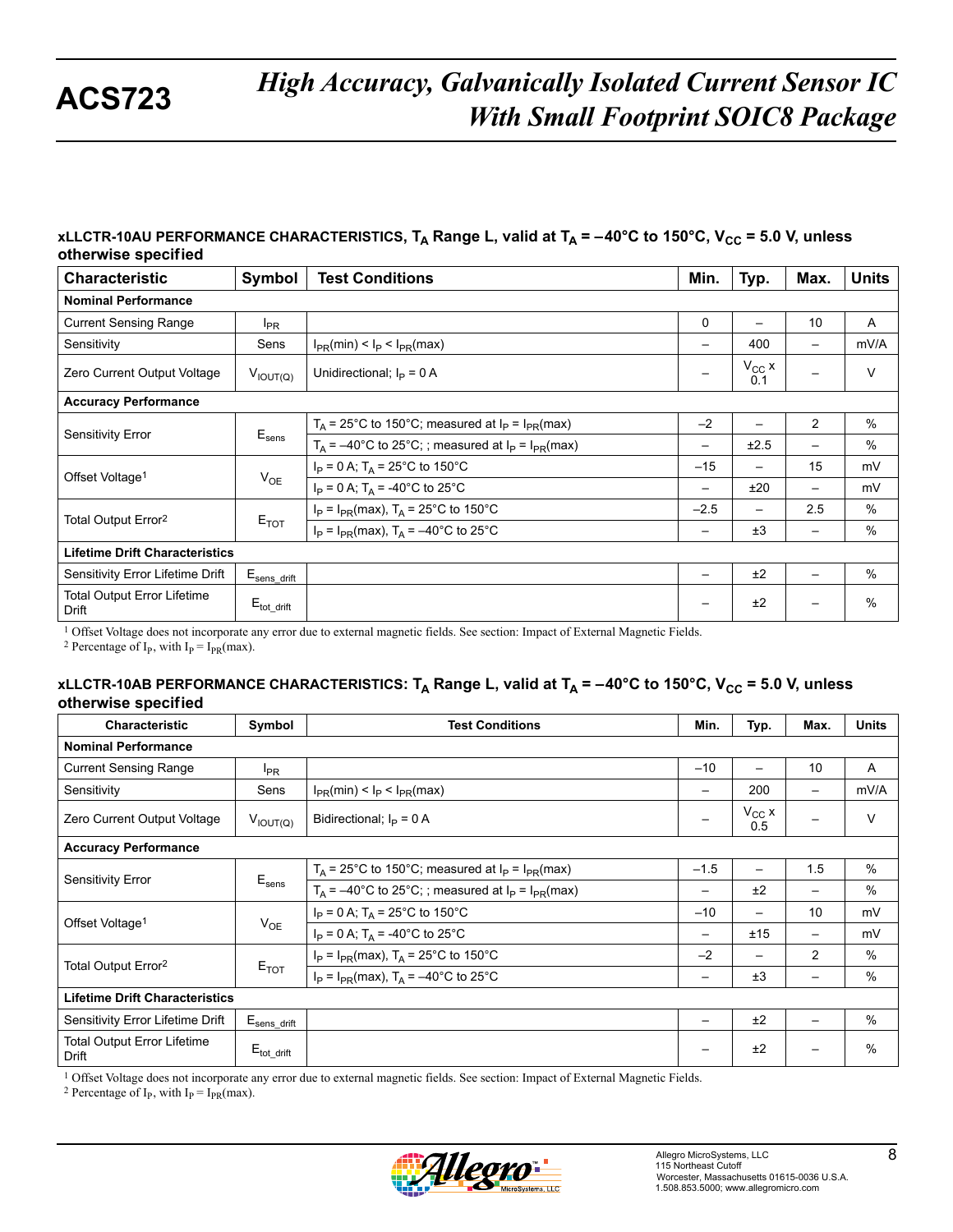#### **xLLCTR-20AU PERFORMANCE CHARACTERISTICS:** T<sub>A</sub> Range L, valid at T<sub>A</sub> = -40°C to 150°C, V<sub>CC</sub> = 5.0 V, unless **otherwise specif ied**

| Characteristic                              | Symbol                   | <b>Test Conditions</b>                                      | Min.                     | Typ.                     | Max.              | <b>Units</b> |
|---------------------------------------------|--------------------------|-------------------------------------------------------------|--------------------------|--------------------------|-------------------|--------------|
| <b>Nominal Performance</b>                  |                          |                                                             |                          |                          |                   |              |
| <b>Current Sensing Range</b>                | $I_{PR}$                 |                                                             | $\Omega$                 | $\overline{\phantom{m}}$ | 20                | A            |
| Sensitivity                                 | Sens                     | $I_{PR}(min) < I_P < I_{PR}(max)$                           | $\overline{\phantom{m}}$ | 200                      | $\qquad \qquad -$ | mV/A         |
| Zero Current Output Voltage                 | $V_{IOUT(Q)}$            | Unidirectional; $I_{\rm p} = 0$ A                           | —                        | $V_{CC}$ x<br>0.1        |                   | V            |
| <b>Accuracy Performance</b>                 |                          |                                                             |                          |                          |                   |              |
|                                             | $E_{\text{sens}}$        | $T_A$ = 25°C to 150°C; measured at $I_P$ = $I_{PR}$ (max)   | $-1.5$                   |                          | 1.5               | $\%$         |
| Sensitivity Error                           |                          | $T_A$ = -40°C to 25°C; ; measured at $I_P$ = $I_{PR}$ (max) | -                        | ±2                       | -                 | $\%$         |
|                                             | $V_{OE}$                 | $I_P = 0$ A; $T_A = 25^{\circ}$ C to 150°C                  | $-10$                    | —                        | 10                | mV           |
| Offset Voltage <sup>1</sup>                 |                          | $I_P = 0$ A; $T_A = -40^{\circ}$ C to 25°C                  | $\overline{\phantom{m}}$ | ±15                      | $\qquad \qquad -$ | mV           |
|                                             | $E_{TOT}$                | $I_P = I_{PR}$ (max), $T_A = 25^{\circ}$ C to 150°C         | $-2$                     |                          | $\overline{2}$    | $\%$         |
| Total Output Error <sup>2</sup>             |                          | $I_P = I_{PR}(max)$ , $T_A = -40^{\circ}C$ to 25°C          | -                        | ±3                       | -                 | %            |
| <b>Lifetime Drift Characteristics</b>       |                          |                                                             |                          |                          |                   |              |
| Sensitivity Error Lifetime Drift            | $E_{\text{sens\_drift}}$ |                                                             | —                        | ±2                       |                   | $\%$         |
| <b>Total Output Error Lifetime</b><br>Drift | $E_{\text{tot drift}}$   |                                                             | —                        | ±2                       |                   | %            |

1 Offset Voltage does not incorporate any error due to external magnetic fields. See section: Impact of External Magnetic Fields.

<sup>2</sup> Percentage of I<sub>p</sub>, with I<sub>p</sub> = I<sub>PR</sub>(max).

#### **xLLCTR-20AB PERFORMANCE CHARACTERISTICS:** T<sub>A</sub> Range L, valid at T<sub>A</sub> = -40°C to 150°C, V<sub>CC</sub> = 5.0 V, unless **otherwise specif ied**

| <b>Characteristic</b>                       | Symbol                   | <b>Test Conditions</b>                                      | Min.                     | Typ.              | Max.                     | <b>Units</b>  |  |  |  |
|---------------------------------------------|--------------------------|-------------------------------------------------------------|--------------------------|-------------------|--------------------------|---------------|--|--|--|
| <b>Nominal Performance</b>                  |                          |                                                             |                          |                   |                          |               |  |  |  |
| <b>Current Sensing Range</b>                | $I_{PR}$                 |                                                             | $-20$                    | —                 | 20                       | A             |  |  |  |
| Sensitivity                                 | Sens                     | $I_{PR}(min) < I_P < I_{PR}(max)$                           |                          | 100               | $\qquad \qquad$          | mV/A          |  |  |  |
| Zero Current Output Voltage                 | $V_{IOUT(Q)}$            | Bidirectional; $I_{\text{D}} = 0$ A                         | $\qquad \qquad -$        | $V_{CC}$ x<br>0.5 | —                        | V             |  |  |  |
| <b>Accuracy Performance</b>                 |                          |                                                             |                          |                   |                          |               |  |  |  |
| <b>Sensitivity Error</b>                    | $E_{\text{sens}}$        | $T_A$ = 25°C to 150°C; measured at $I_P$ = $I_{PR}$ (max)   | $-1.5$                   | —                 | 1.5                      | $\%$          |  |  |  |
|                                             |                          | $T_A$ = -40°C to 25°C; ; measured at $I_P$ = $I_{PR}$ (max) | —                        | ±2                | $\qquad \qquad$          | $\%$          |  |  |  |
|                                             | $V_{OE}$                 | $I_P = 0$ A; $T_A = 25^{\circ}$ C to 150°C                  | $-10$                    | —                 | 10                       | mV            |  |  |  |
| Offset Voltage <sup>1</sup>                 |                          | $I_P = 0$ A; $T_A = -40^{\circ}$ C to 25°C                  | $\overline{\phantom{m}}$ | ±15               | $\qquad \qquad -$        | mV            |  |  |  |
|                                             |                          | $I_P = I_{PR}$ (max), $T_A = 25^{\circ}$ C to 150°C         | $-2$                     | —                 | $\overline{2}$           | $\frac{0}{0}$ |  |  |  |
| Total Output Error <sup>2</sup>             | $E_{TOT}$                | $I_P = I_{PR}$ (max), $T_A = -40^{\circ}$ C to 25°C         | —                        | ±3                | $\overline{\phantom{m}}$ | $\%$          |  |  |  |
| <b>Lifetime Drift Characteristics</b>       |                          |                                                             |                          |                   |                          |               |  |  |  |
| Sensitivity Error Lifetime Drift            | $E_{\text{sens\_drift}}$ |                                                             | —                        | ±2                | $\qquad \qquad$          | $\frac{0}{0}$ |  |  |  |
| <b>Total Output Error Lifetime</b><br>Drift | $E_{\text{tot drift}}$   |                                                             | -                        | ±2                |                          | $\frac{0}{0}$ |  |  |  |

1 Offset Voltage does not incorporate any error due to external magnetic fields. See section: Impact of External Magnetic Fields.

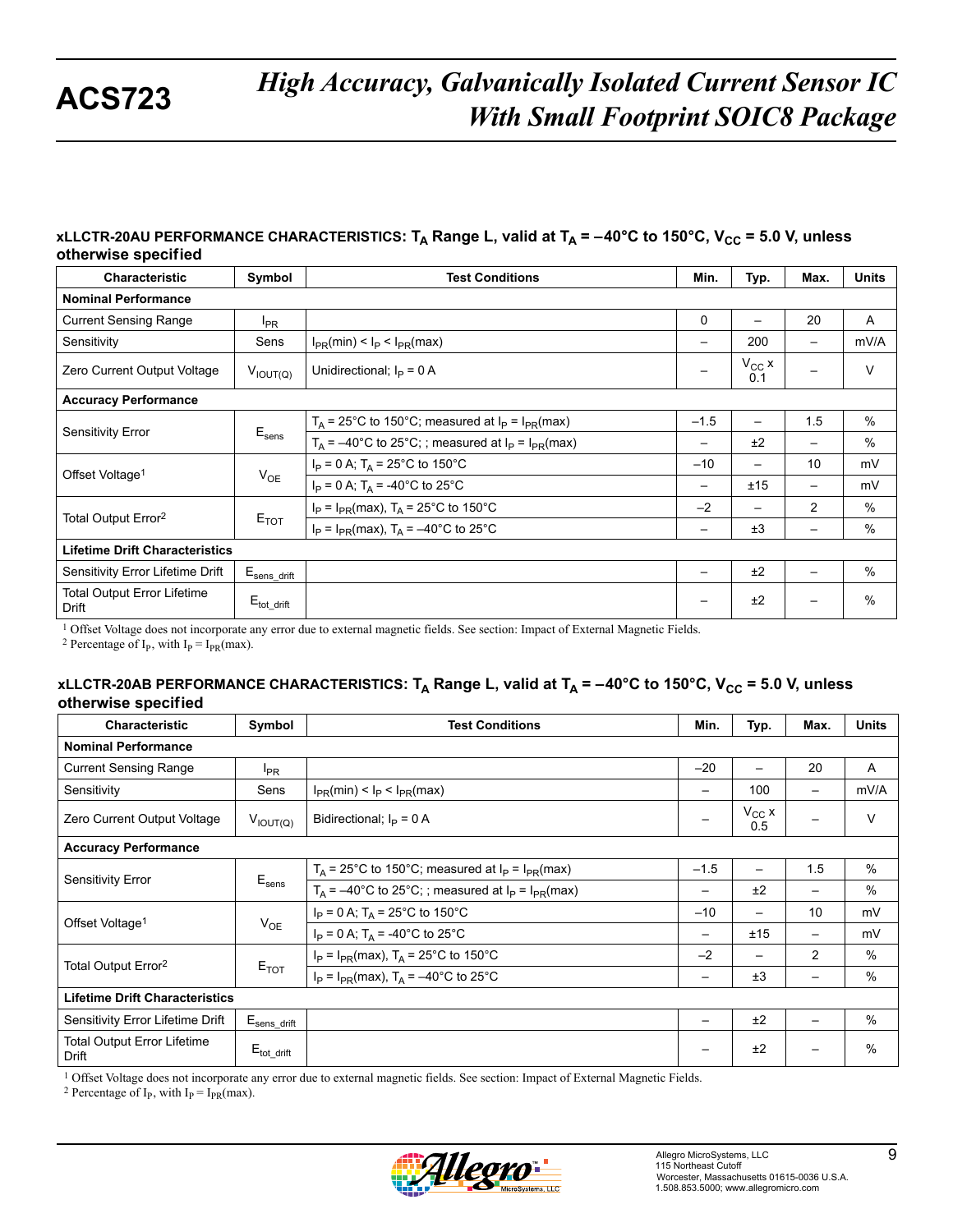#### xLLCTR-40AU PERFORMANCE CHARACTERISTICS: T<sub>A</sub> Range L, valid at T<sub>A</sub> = -40°C to 150°C, V<sub>CC</sub> = 5.0 V, unless **otherwise specif ied**

| Characteristic                              | Symbol                   | <b>Test Conditions</b>                                      | Min.                     | Typ.                     | Max.              | <b>Units</b> |
|---------------------------------------------|--------------------------|-------------------------------------------------------------|--------------------------|--------------------------|-------------------|--------------|
| <b>Nominal Performance</b>                  |                          |                                                             |                          |                          |                   |              |
| <b>Current Sensing Range</b>                | $I_{PR}$                 |                                                             | $\Omega$                 | $\overline{\phantom{m}}$ | 40                | A            |
| Sensitivity                                 | Sens                     | $I_{PR}(min) < I_P < I_{PR}(max)$                           | $\overline{\phantom{m}}$ | 100                      | $\qquad \qquad -$ | mV/A         |
| Zero Current Output Voltage                 | $V_{IOUT(Q)}$            | Unidirectional; $I_{\rm p} = 0$ A                           | —                        | $V_{CC}$ x<br>0.1        |                   | V            |
| <b>Accuracy Performance</b>                 |                          |                                                             |                          |                          |                   |              |
|                                             | $E_{\text{sens}}$        | $T_A$ = 25°C to 150°C; measured at $I_P$ = $I_{PR}$ (max)   | $-1.5$                   |                          | 1.5               | $\%$         |
| Sensitivity Error                           |                          | $T_A$ = -40°C to 25°C; ; measured at $I_P$ = $I_{PR}$ (max) | -                        | ±2                       | -                 | $\%$         |
|                                             | $V_{OE}$                 | $I_P = 0$ A; $T_A = 25^{\circ}$ C to 150°C                  | $-10$                    | —                        | 10                | mV           |
| Offset Voltage <sup>1</sup>                 |                          | $I_P = 0$ A; $T_A = -40^{\circ}$ C to 25°C                  | $\overline{\phantom{m}}$ | ±15                      | $\qquad \qquad -$ | mV           |
|                                             |                          | $I_P = I_{PR}$ (max), $T_A = 25^{\circ}$ C to 150°C         | $-2$                     |                          | $\overline{2}$    | $\%$         |
| Total Output Error <sup>2</sup>             | $E_{TOT}$                | $I_P = I_{PR}(max)$ , $T_A = -40^{\circ}C$ to 25°C          | -                        | ±3                       | -                 | %            |
| <b>Lifetime Drift Characteristics</b>       |                          |                                                             |                          |                          |                   |              |
| Sensitivity Error Lifetime Drift            | $E_{\text{sens\_drift}}$ |                                                             | —                        | ±2                       |                   | $\%$         |
| <b>Total Output Error Lifetime</b><br>Drift | $E_{\text{tot drift}}$   |                                                             | —                        | ±2                       |                   | %            |

1 Offset Voltage does not incorporate any error due to external magnetic fields. See section: Impact of External Magnetic Fields.

<sup>2</sup> Percentage of I<sub>p</sub>, with I<sub>p</sub> = I<sub>PR</sub>(max).

#### **xLLCTR-40AB PERFORMANCE CHARACTERISTICS:** T<sub>A</sub> Range L, valid at T<sub>A</sub> = -40°C to 150°C, V<sub>CC</sub> = 5.0 V, unless **otherwise specif ied**

| <b>Characteristic</b>                       | Symbol                   | <b>Test Conditions</b>                                      | Min.                     | Typ.              | Max.                     | <b>Units</b>  |  |  |  |
|---------------------------------------------|--------------------------|-------------------------------------------------------------|--------------------------|-------------------|--------------------------|---------------|--|--|--|
| <b>Nominal Performance</b>                  |                          |                                                             |                          |                   |                          |               |  |  |  |
| <b>Current Sensing Range</b>                | $I_{PR}$                 |                                                             | $-40$                    | —                 | 40                       | A             |  |  |  |
| Sensitivity                                 | Sens                     | $I_{PR}(min) < I_P < I_{PR}(max)$                           | —                        | 50                | $\overline{\phantom{0}}$ | mV/A          |  |  |  |
| Zero Current Output Voltage                 | $V_{IOUT(Q)}$            | Bidirectional; $I_{\text{D}} = 0$ A                         | $\qquad \qquad -$        | $V_{CC}$ x<br>0.5 | —                        | V             |  |  |  |
| <b>Accuracy Performance</b>                 |                          |                                                             |                          |                   |                          |               |  |  |  |
| <b>Sensitivity Error</b>                    | $E_{\text{sens}}$        | $T_A$ = 25°C to 150°C; measured at $I_P$ = $I_{PR}$ (max)   | $-1.5$                   | —                 | 1.5                      | $\%$          |  |  |  |
|                                             |                          | $T_A$ = -40°C to 25°C; ; measured at $I_P$ = $I_{PR}$ (max) | —                        | ±2                | $\qquad \qquad$          | $\%$          |  |  |  |
| Offset Voltage <sup>1</sup>                 | $V_{OE}$                 | $I_P = 0$ A; $T_A = 25^{\circ}$ C to 150°C                  | $-10$                    | —                 | 10                       | mV            |  |  |  |
|                                             |                          | $I_P = 0$ A; $T_A = -40^{\circ}$ C to 25°C                  | $\overline{\phantom{0}}$ | ±15               | $\qquad \qquad -$        | mV            |  |  |  |
| Total Output Error <sup>2</sup>             | $E_{TOT}$                | $I_P = I_{PR}$ (max), $T_A = 25^{\circ}$ C to 150°C         | $-2$                     | —                 | $\overline{2}$           | $\frac{0}{0}$ |  |  |  |
|                                             |                          | $I_P = I_{PR}(max)$ , $T_A = -40^{\circ}C$ to 25°C          | —                        | ±3                | $\overline{\phantom{m}}$ | $\%$          |  |  |  |
| <b>Lifetime Drift Characteristics</b>       |                          |                                                             |                          |                   |                          |               |  |  |  |
| Sensitivity Error Lifetime Drift            | $E_{\text{sens\_drift}}$ |                                                             | —                        | ±2                | $\qquad \qquad$          | $\frac{0}{0}$ |  |  |  |
| <b>Total Output Error Lifetime</b><br>Drift | $E_{\text{tot drift}}$   |                                                             | -                        | ±2                |                          | $\frac{0}{0}$ |  |  |  |

1 Offset Voltage does not incorporate any error due to external magnetic fields. See section: Impact of External Magnetic Fields.

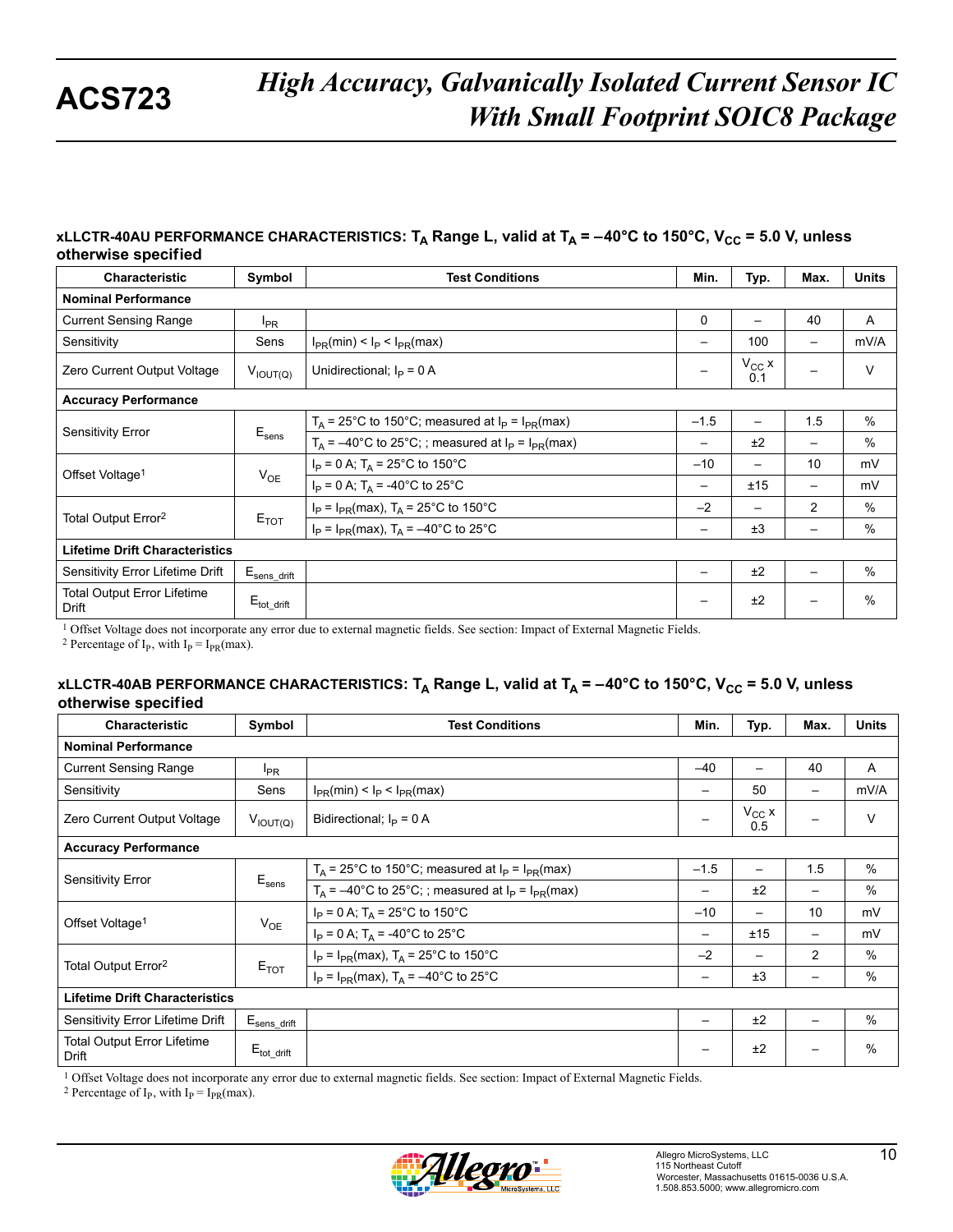## **CHARACTERISTIC PERFORMANCE**

## **xLLCTR-5AB Key Parameters**



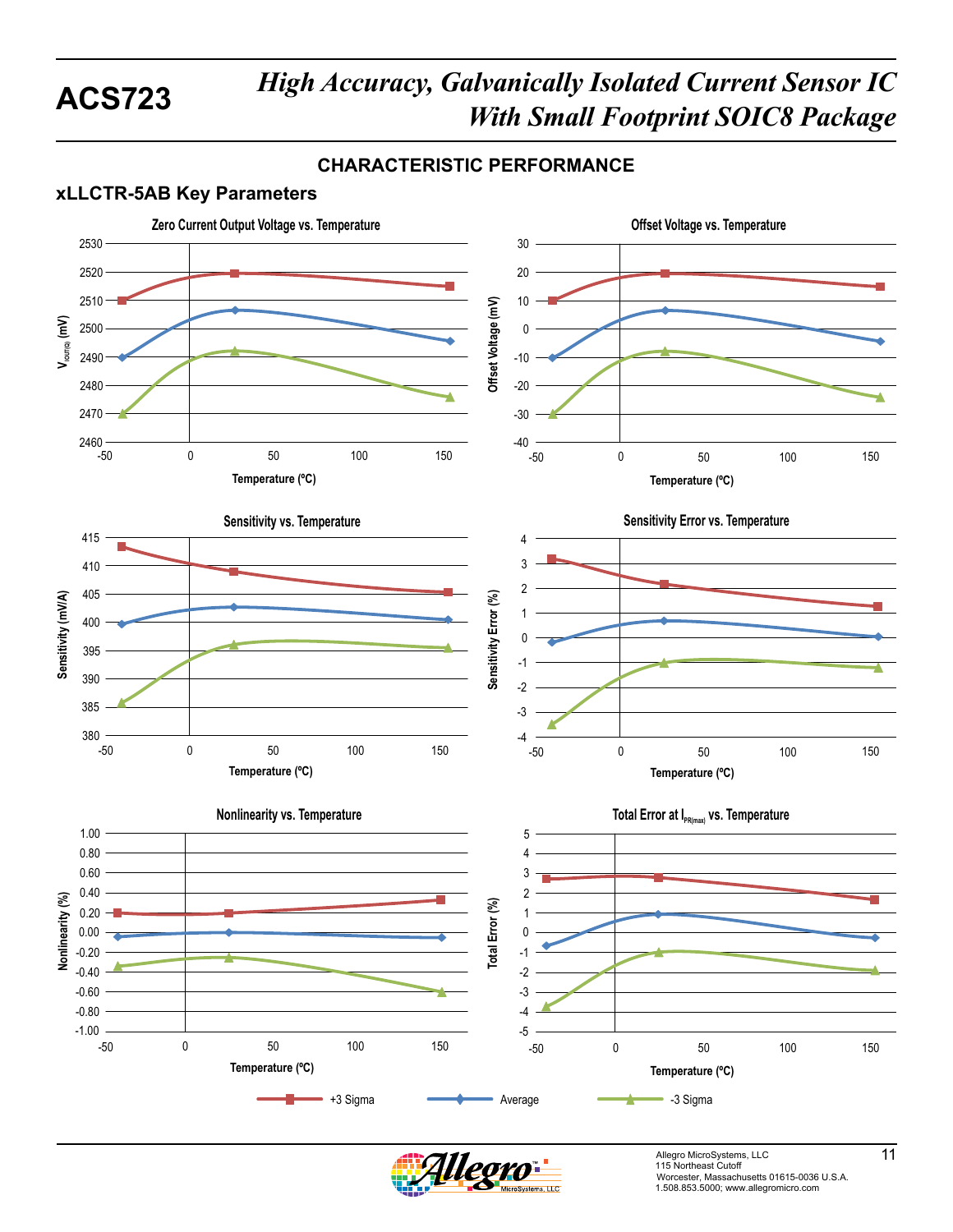## **xLLCTR-10AB Key Parameters**





Allegro MicroSystems, LLC 12 12 Worcester, Massachusetts 01615-0036 U.S.A. 1.508.853.5000; www.allegromicro.com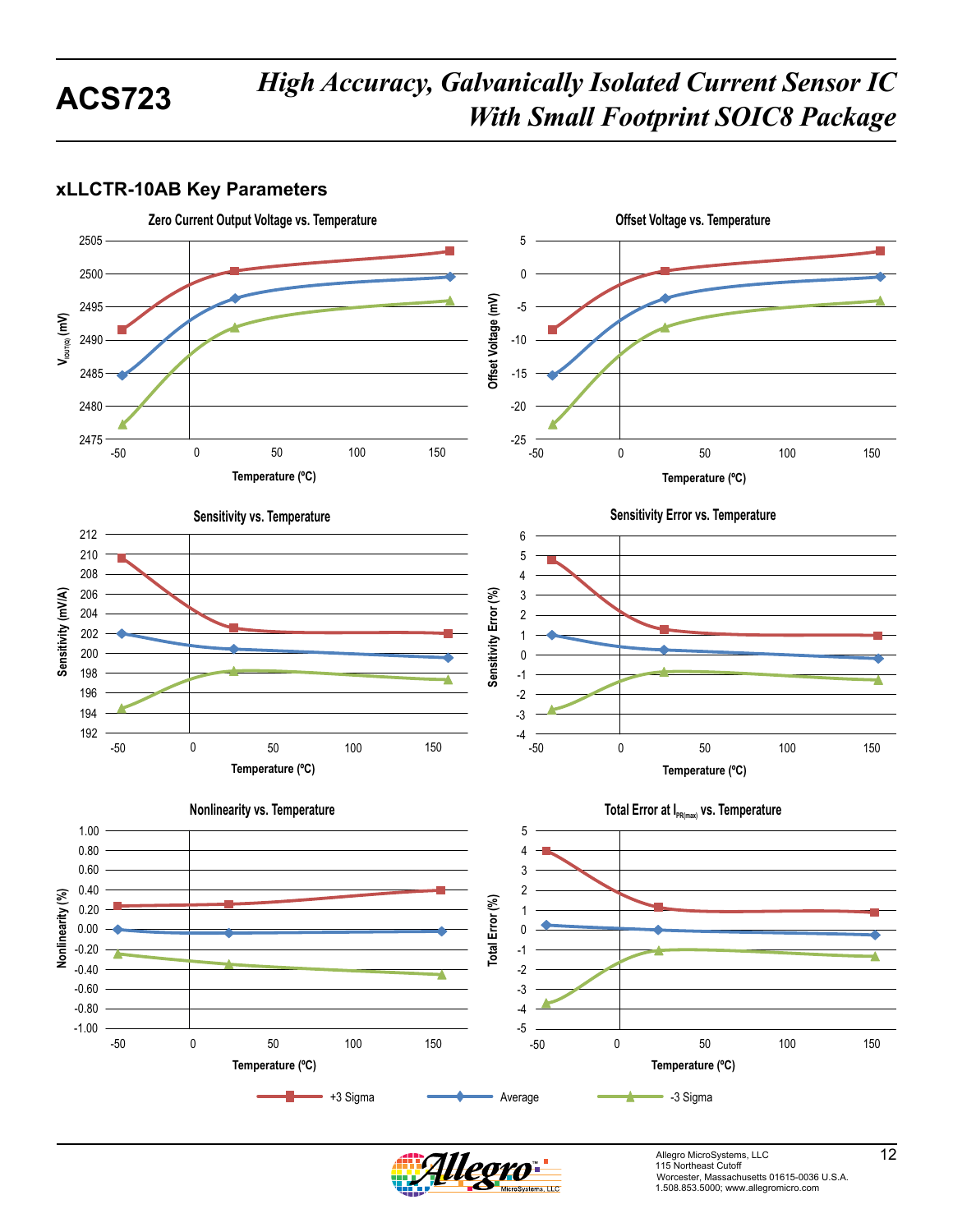### **xLLCTR-10AU Key Parameters**





Allegro MicroSystems, LLC 13<br>115 Northeast Cutoff Worcester, Massachusetts 01615-0036 U.S.A. 1.508.853.5000; www.allegromicro.com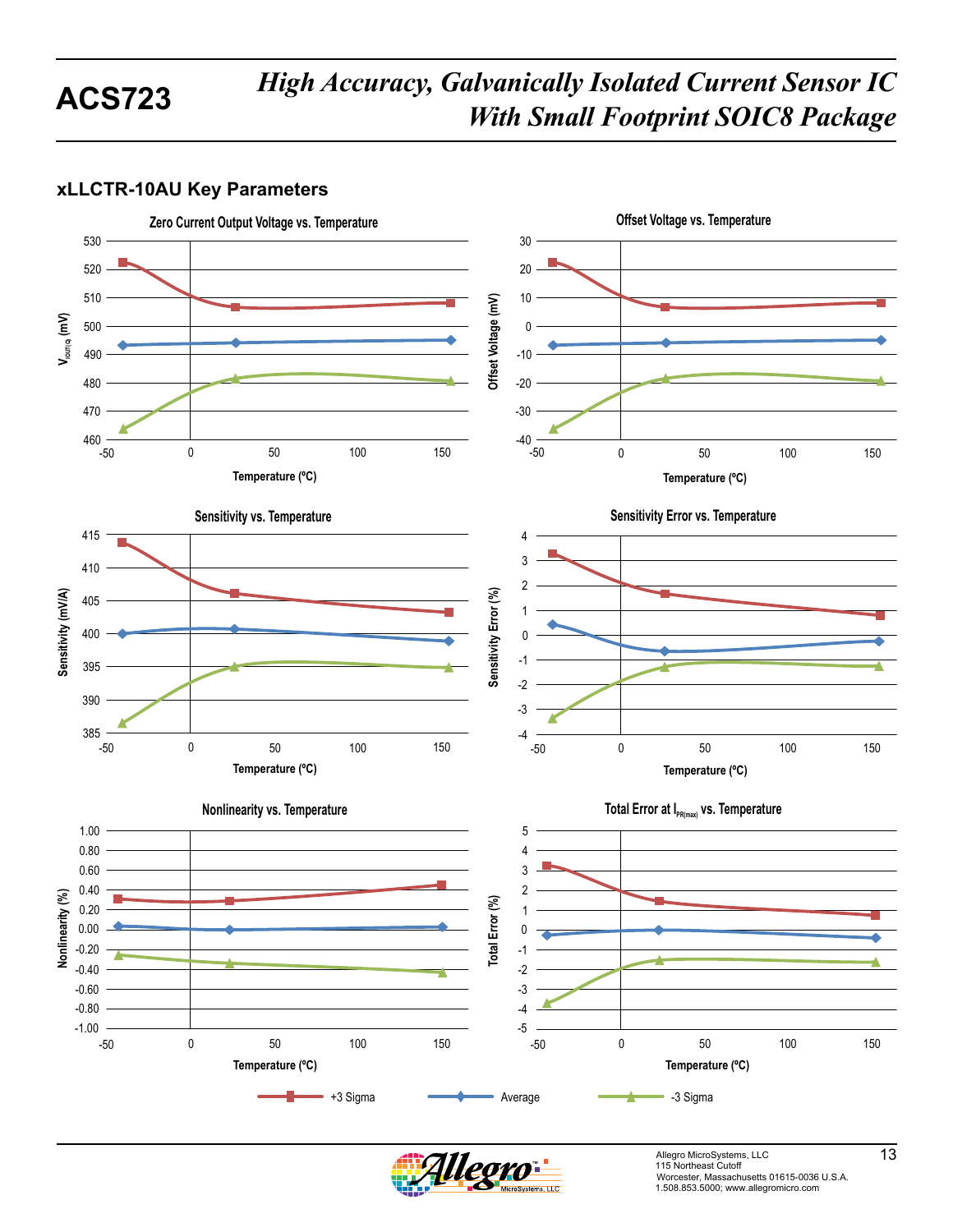### **xLLCTR-20AB Key Parameters**





Allegro MicroSystems, LLC<br>115 Northeast Cutoff L Worcester, Massachusetts 01615-0036 U.S.A. 1.508.853.5000; www.allegromicro.com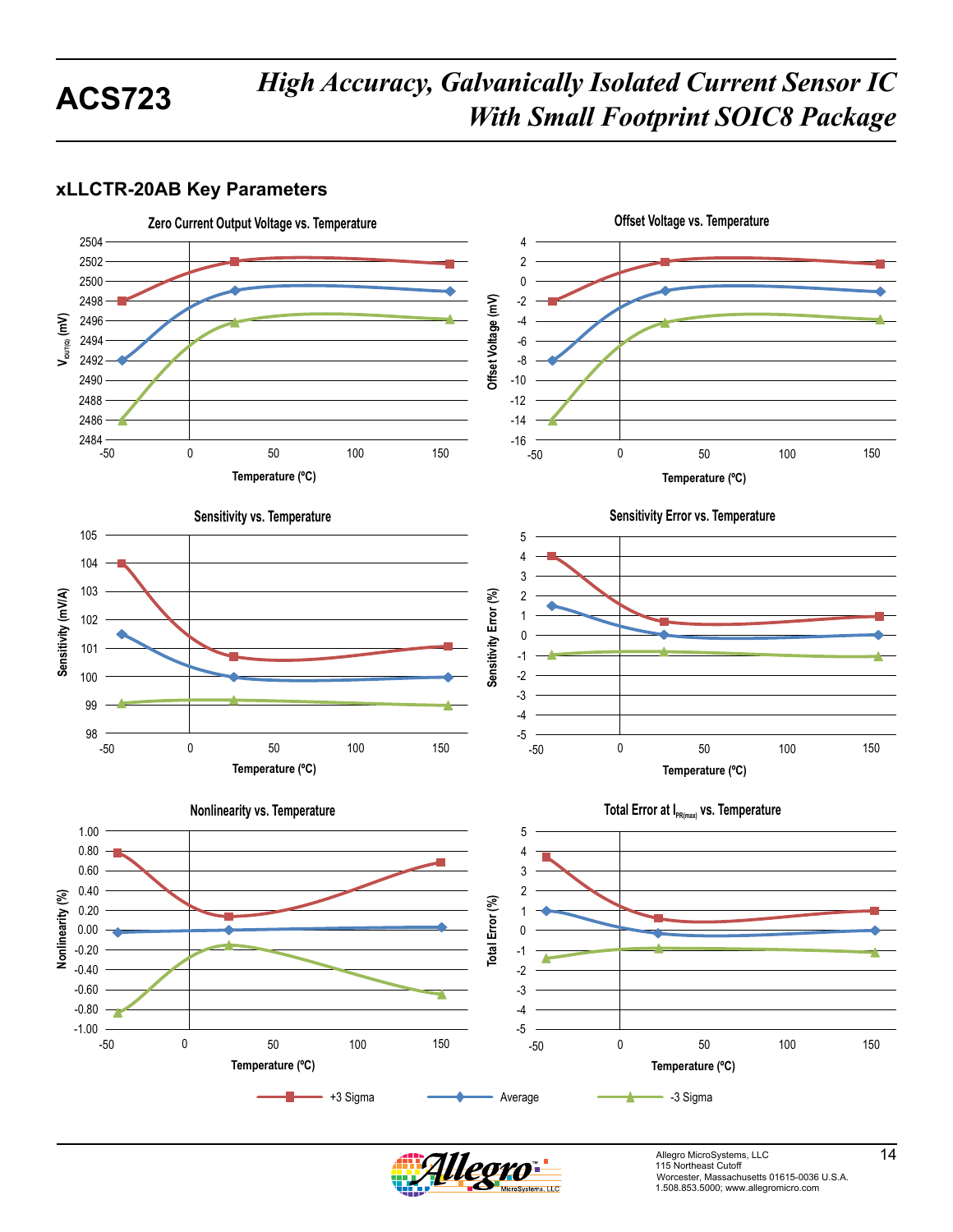### **xLLCTR-20AU Key Parameters**





Allegro MicroSystems, LLC 15<br>115 Northeast Cutoff Worcester, Massachusetts 01615-0036 U.S.A. 1.508.853.5000; www.allegromicro.com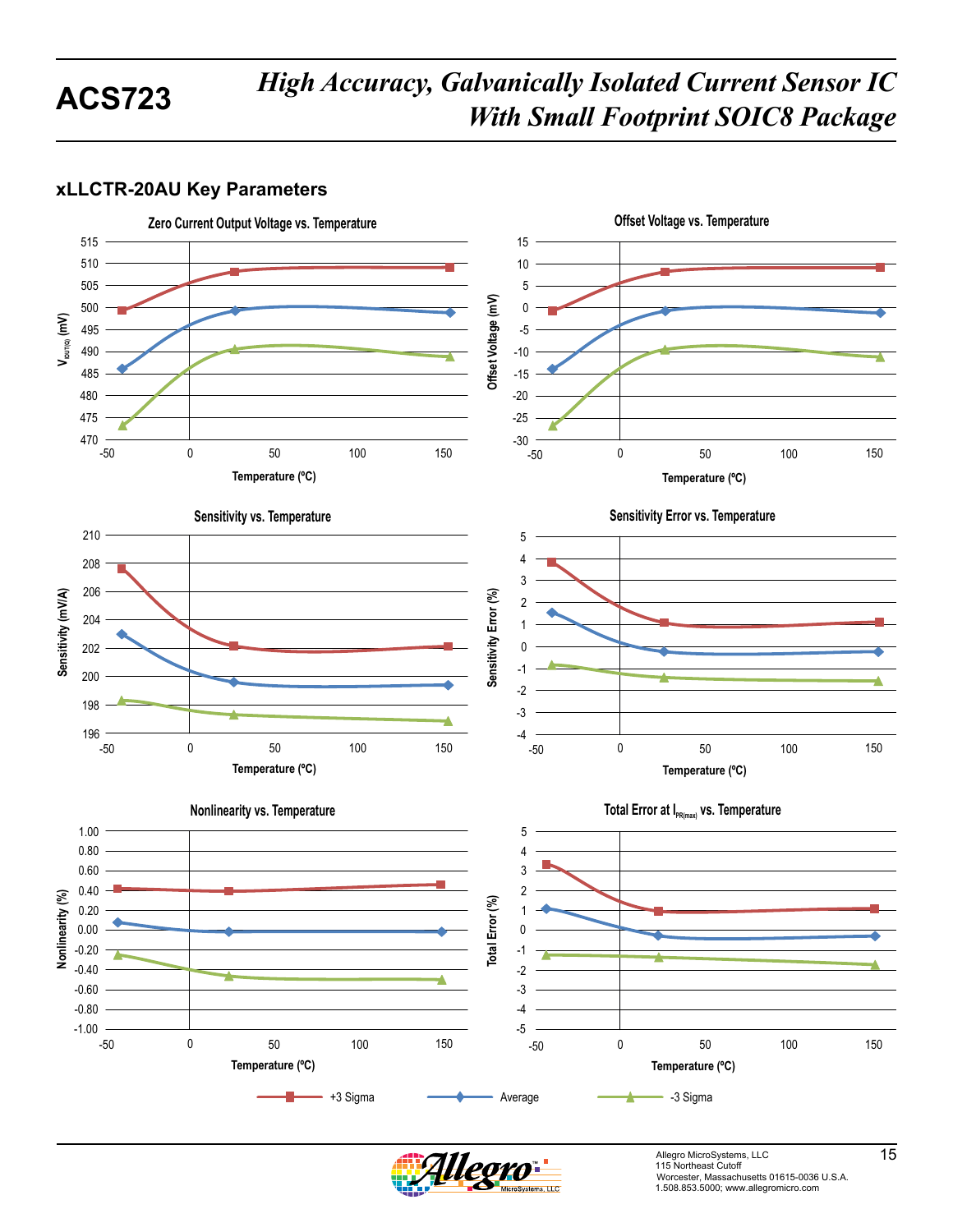## **xLLCTR-40AB Key Parameters**





Allegro MicroSystems, LLC<br>115 Northeast Cutoff Worcester, Massachusetts 01615-0036 U.S.A. 1.508.853.5000; www.allegromicro.com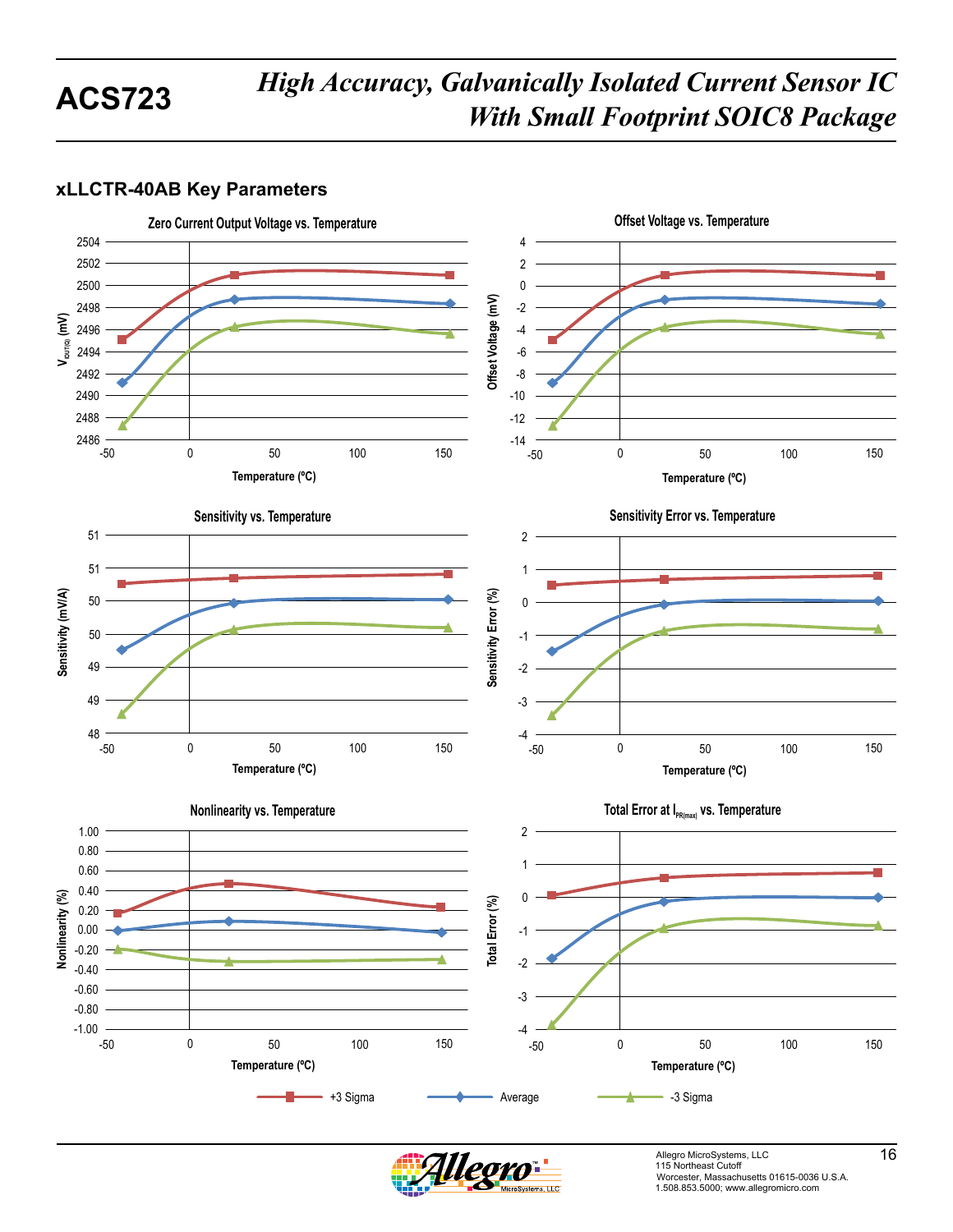## **xLLCTR-40AU Key Parameters**



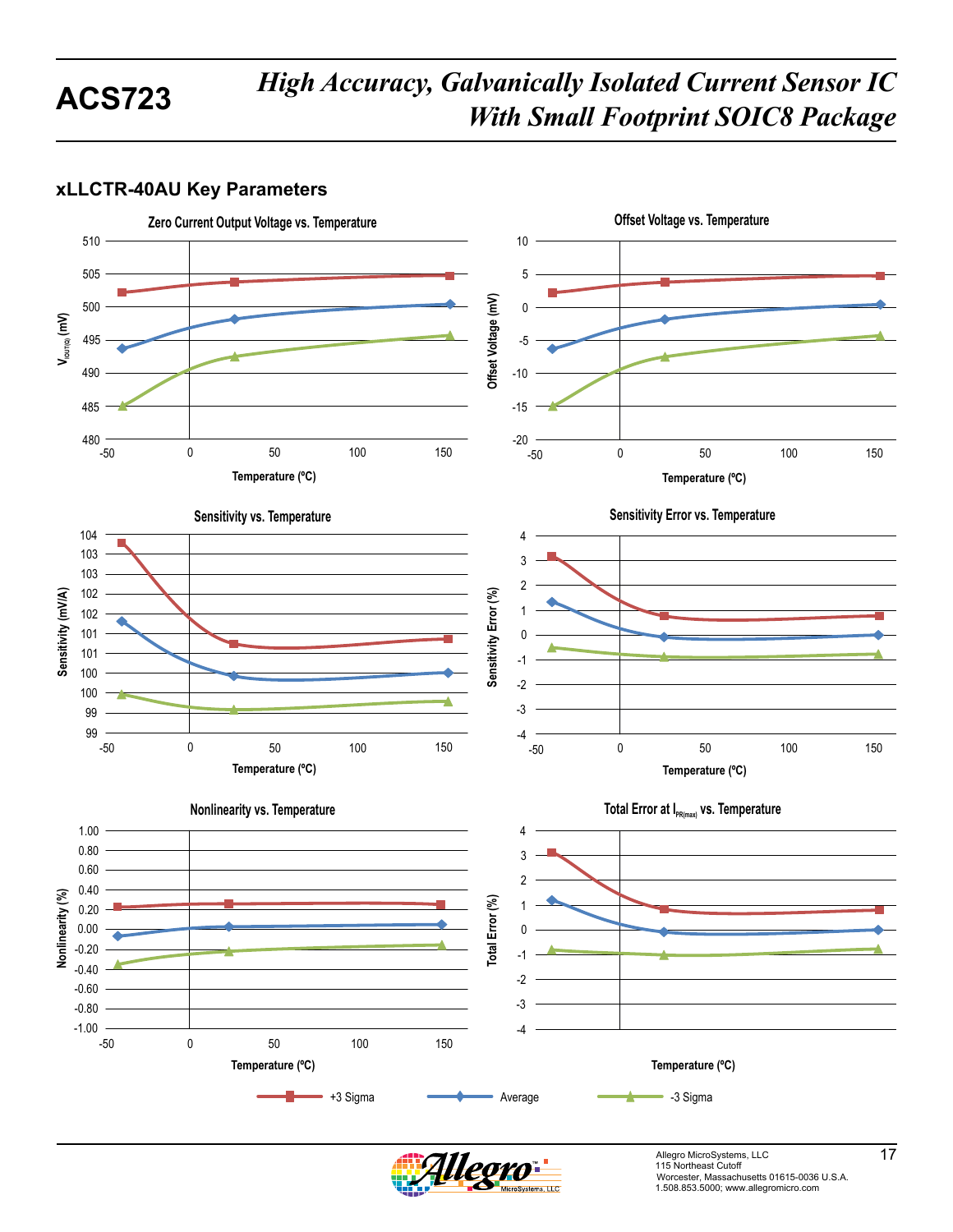## **DEFINITIONS OF ACCURACY CHARACTERISTICS**

## **Sensitivity (Sens)**

The change in sensor IC output in response to a 1A change through the primary conductor. The sensitivity is the product of the magnetic circuit sensitivity  $(G/A)$  (1 G = 0.1 mT)and the linear IC amplifier gain (mV/G). The linear IC amplifier gain is programmed at the factory to optimize the sensitivity (mV/A) for the full-scale current of the device.

## **Nonlinearity (E<sub>LIN</sub>)**

The nonlinearity is a measure of how linear the output of the sensor IC is over the full current measurement range. The nonlinearity is calculated as:

$$
E_{LIN} = \left\{1 - \left(\frac{V_{IOUT}(I_{PR}(\text{max})) - V_{IOUT(Q)}}{2 \times V_{IOUT}(I_{PR}(\text{max})/2) - V_{IOUT(Q)}}\right)\right\} \times 100\ (%)
$$

where  $V_{\text{IOUT}}(I_{PR}(max))$  is the output of the sensor IC with the maximum measurement current flowing through it and  $V_{\text{IOUT}}(I_{\text{PR}}(\text{max})/2)$  is the output of the sensor IC with half of the maximum measurement current flowing through it.

## **Zero Current Output Voltage (V<sub>IOUT(Q)</sub>)**

The output of the sensor when the primary current is zero. For a unipolar supply voltage, it nominally remains at  $0.5 \times V_{CC}$  for a bidirectional device and  $0.1 \times V_{CC}$  for a unidirectional device. For example, in the case of a bidirectional output device,  $V_{CC}$  = 5.0 V translates into  $V_{\text{IOUT(Q)}} = 2.5$  V. Variation in  $V_{\text{IOUT(Q)}}$  can be attributed to the resolution of the Allegro linear IC quiescent voltage trim and thermal drift.

## **Offset Voltage (V<sub>OF</sub>)**

The deviation of the device output from its ideal quiescent value of  $0.5 \times V_{CC}$  (bidirectional) or  $0.1 \times V_{CC}$  (unidirectional) due to nonmagnetic causes. To convert this voltage to amperes, divide by the device sensitivity, Sens.

## **Total Output Error (E<sub>TOT</sub>)**

The difference between the current measurement from the sensor IC and the actual current  $(I_p)$ , relative to the actual current. This is equivalent to the difference between the ideal output voltage and the actual output voltage, divided by the ideal sensitivity, relative to the current flowing through the primary conduction path:

$$
E_{\text{TOT}}(\text{I}_{\text{P}}) = \frac{V_{\text{IOUT}\_\text{ideal}}(\text{I}_{\text{P}}) - V_{\text{IOUT}}(\text{I}_{\text{P}})}{\text{Sens}_{\text{ideal}}(\text{I}_{\text{P}}) \times I_{\text{P}}} \times 100 \tag{%}
$$

The Total Output Error incorporates all sources of error and is a function of  $I_P$ . At relatively high currents,  $E_{TOT}$  will be mostly

due to sensitivity error, and at relatively low currents,  $E_{TOT}$  will be mostly due to Offset Voltage ( $V_{OE}$ ). In fact, at I<sub>P</sub> = 0, E<sub>TOT</sub> approaches infinity due to the offset. This is illustrated in figures 1 and 2. Figure 1 shows a distribution of output voltages versus  $I<sub>p</sub>$ at 25°C and across temperature. Figure 2 shows the corresponding  $E_{TOT}$  versus  $I_{P}$ .



**Figure 1. Output voltage versus sensed current** 





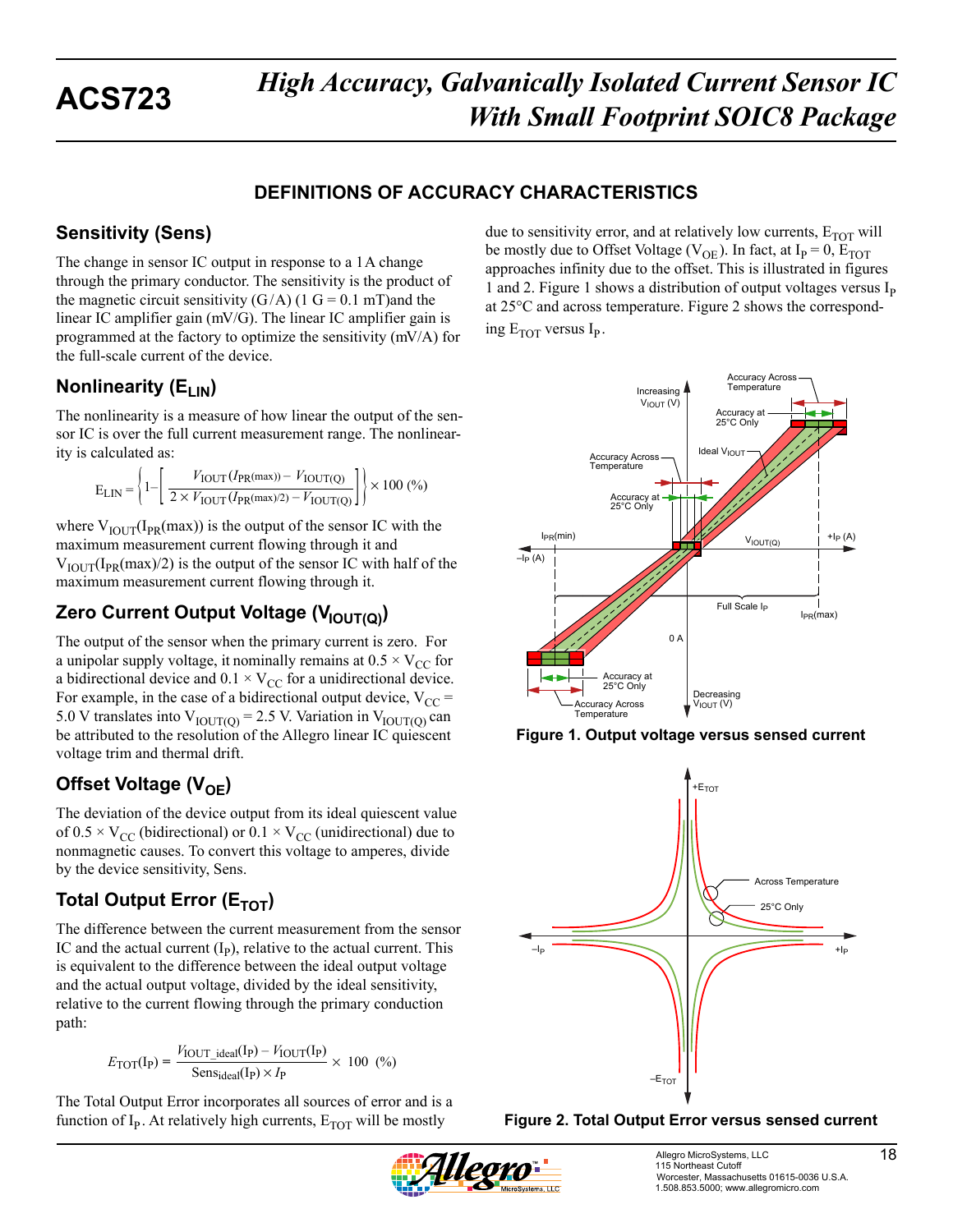### **APPLICATION INFORMATION**

## **Impact of External Magnetic Fields**

The ACS723 works by sensing the magnetic field created by the current flowing through the package. However, the sensor cannot differentiate between fields created by the current flow and external magnetic fields. This means that external magnetic fields can cause errors in the output of the sensor. Magnetic fields which are perpendicular to the surface of the package affect the output of the sensor, as it only senses fields in that one plane. The error in Amperes can be quantified as:

$$
Error(B) = \frac{B}{C_F}
$$

where B is the strength of the external field perpendicular to the

surface of the package in Gauss, and  $C_F$  is the coupling factor in G/A. Then, multiplying by the sensitivity of the part, Sens, gives the error in mV.

For example, an external field of 1 Gauss will result in around 0.1 A of error. If the ACS723LLCTR-10AB, which has a nominal sensitivity of 200 mV/A, is being used, that equates to 20 mV of error on the output of the sensor.

| <b>External Field</b> | Error (A) | Error (mV) |      |             |      |
|-----------------------|-----------|------------|------|-------------|------|
| (Gauss)               |           | 5AB        | 10AB | <b>20AB</b> | 40AB |
| 0.5                   | 0.05      | 20         | 10   | 5           | 2.5  |
|                       | 0.1       | 40         | 20   | 10          | 5    |
|                       | 0.2       | 80         | 40   | 20          | 10   |

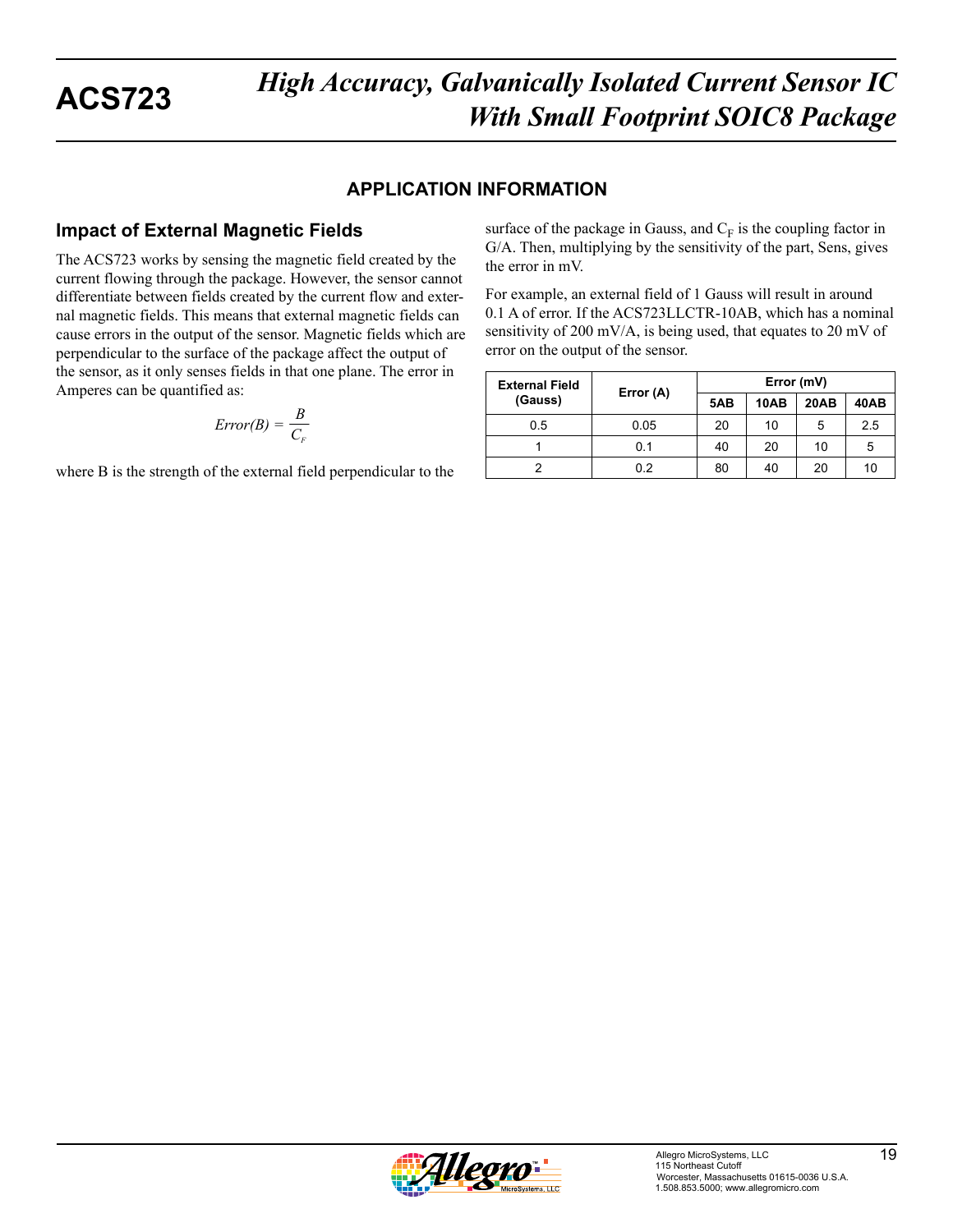## **DEFINITIONS OF DYNAMIC RESPONSE CHARACTERISTICS**

## **Power-On Time (t<sub>PO</sub>)**

When the supply is ramped to its operating voltage, the device requires a finite time to power its internal components before responding to an input magnetic field.

Power-On Time,  $t_{PO}$ , is defined as the time it takes for the output voltage to settle within  $\pm 10\%$  of its steady state value under an applied magnetic field, after the power supply has reached its minimum specified operating voltage,  $V_{CC}(min)$ , as shown in the chart at right.

## **Rise Time (t<sub>r</sub>)**

The time interval between a) when the sensor IC reaches 10% of its full scale value, and b) when it reaches 90% of its full scale value. The rise time to a step response is used to derive the bandwidth of the current sensor IC, in which  $f(-3 dB) = 0.35/t_r$ . Both  $t_r$  and  $t_{RESPONSE}$  are detrimentally affected by eddy current losses observed in the conductive IC ground plane.

## **Propagation Delay (t<sub>pd</sub>)**

The propagation delay is measured as the time interval a) when the primary current signal reaches 20% of its final value, and b) when the device reaches 20% of its output corresponding to the applied current.

## **Response Time (t<sub>RESPONSE</sub>)**

The time interval between a) when the primary current signal reaches 90% of its final value, and b) when the device reaches 90% of its output corresponding to the applied current.



**Figure 4: Rise Time (t<sub>r</sub>) and Propagation Delay (t<sub>nd</sub>)** 



**Figure 5: Response Time (tRESPONSE)** 

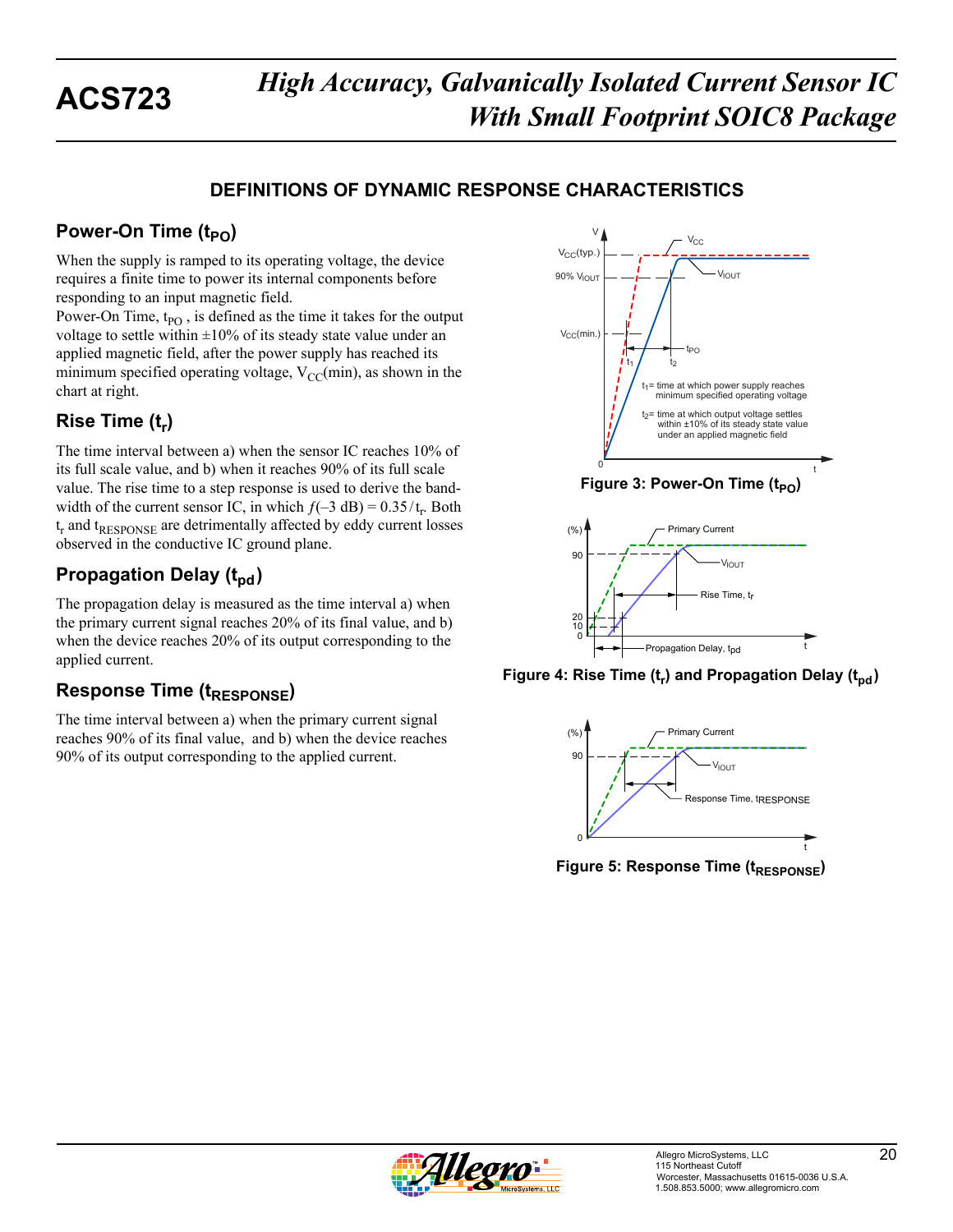## **Package Outline Drawing**



**Figure 6: Package LC, 8-pin SOICN**